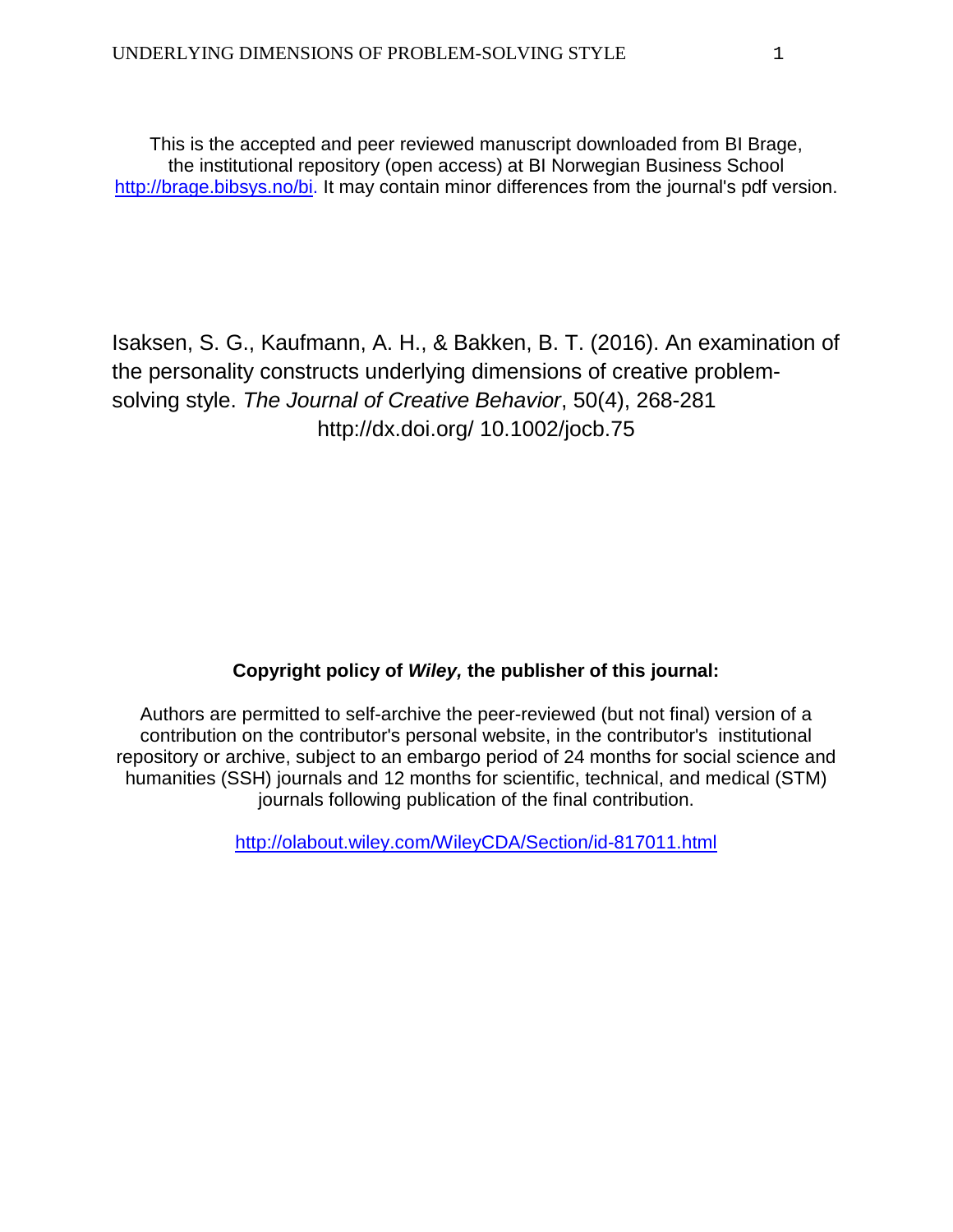### Abstract

This study investigated the personality facets that underpin the construct of problem solving style, particularly when approaching more creative kinds of problem solving. Cattell's Sixteen Personality Factors Questionnaire and VIEW – An Assessment of Problem Solving Style were administered to 165 students from the Norwegian Business School. We explored relationships through correlational and regression analysis. Personality profiles were derived for each of VIEW's three dimensions and were in generally expected directions.

Those with an Explorer preference were more imaginative and idea-oriented, open to change, unconventional, freethinking and flexible than Developers. Those with a Developer preference were more practical and solution oriented, more traditional, rule conscious, conservative, and respecting of traditional ideas. Those with an External preference were more group oriented, affiliative, socially bold, warm, and attentive to others than those with an Internal preference. Those with a more Task oriented preference were more impersonal, detached, utilitarian, and tough minded than those with Person oriented preference. We outlined implications and suggestions for further research.

*Keywords:* problem-solving style, creativity, personality, creative problem solving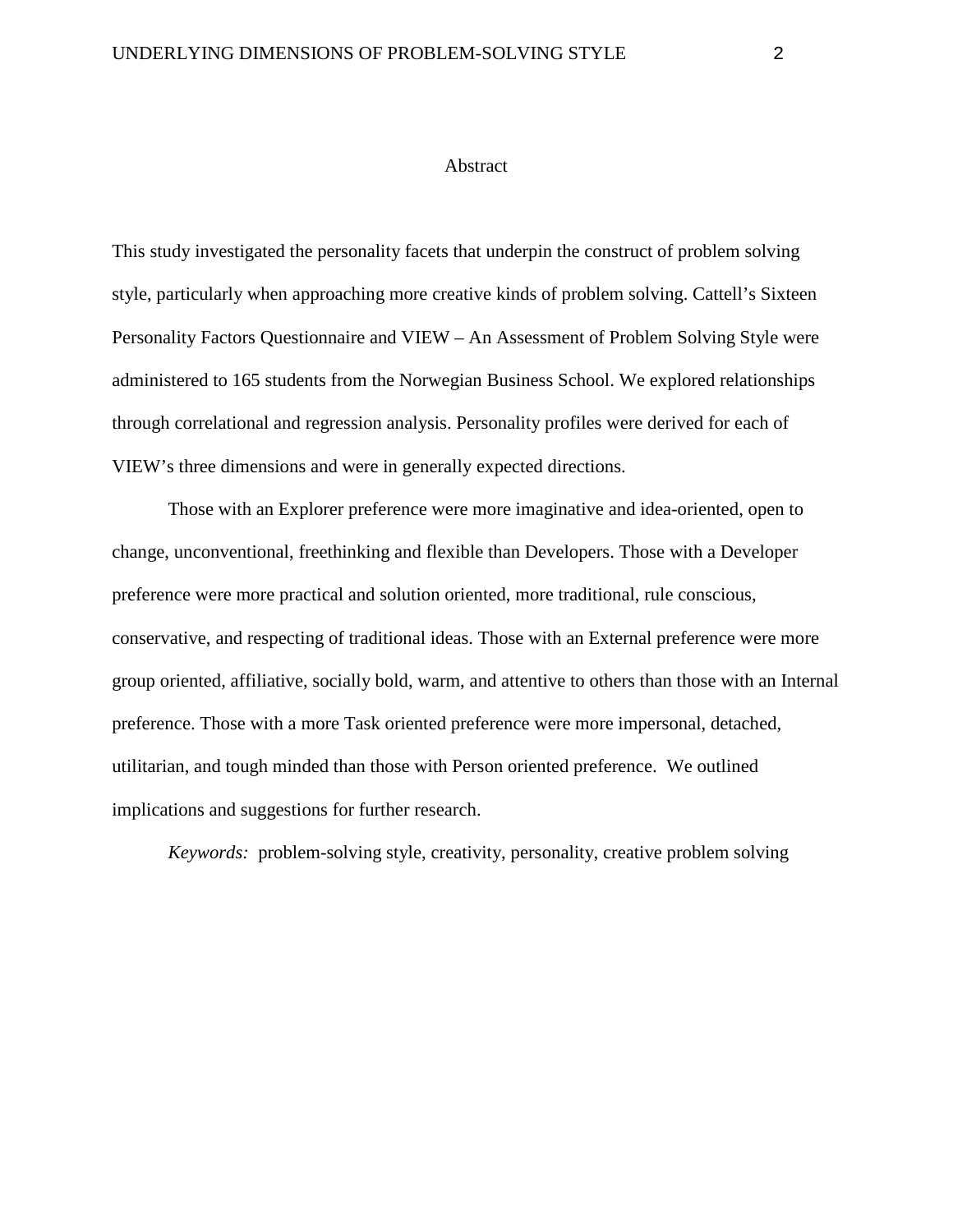Creativity and innovation are key imperatives for survival, remaining competitive, and growth. How individuals approach new challenges and opportunities is fundamental to team and organizational creativity and innovation. Gaining insight into how people approach novel, ambiguous, and complex problems can help set the appropriate conditions to help individuals, teams, and organizations meet their innovation challenges.

Individuals differ in how they contribute to, and what they need from, the creative problem solving process. Problem solving style is one way to understand and appreciate these differences. Yet, numerous scholars have criticized the field of cognitive and learning styles due to the lack of clear conceptual foundations and sparse empirical validation (Hodgkinson & Sadler-Smith, 2003; Peterson, Rayner, & Armstrong, 2009). Researchers have called for more research into the relationship between style constructs and personality as a way to ameliorate the confusion (Kozhevnikov, 2007). This study focused on deepening our understanding of individual differences in problem solving style by examining the extent to which certain aspects of personality underpin the concept. Problem solving style should have its deeper foundations in personality – but they should not completely overlap. More specifically, this study sought to examine the personality foundations of VIEW: An Assessment of Problem Solving Style (VIEW), and the extent to which there was empirical overlap between personality as assessed by Cattell's Sixteen Personality Factor Questionnaire (16PF) and the dimensions of VIEW.

**Problem Solving Style and Personality.** It is reasonable to expect that problem solving styles would develop in congenial or agreeable ways based on underlying personality traits (Messick, 1984; Kozhevnikov, Evans, & Kosslyn, 2014). Personality and cognition play key roles in understanding how people approach life's creative challenges and opportunities (Feist & Barron, 2003). Preferred knowledge structuring, information processing, and decision-making schemas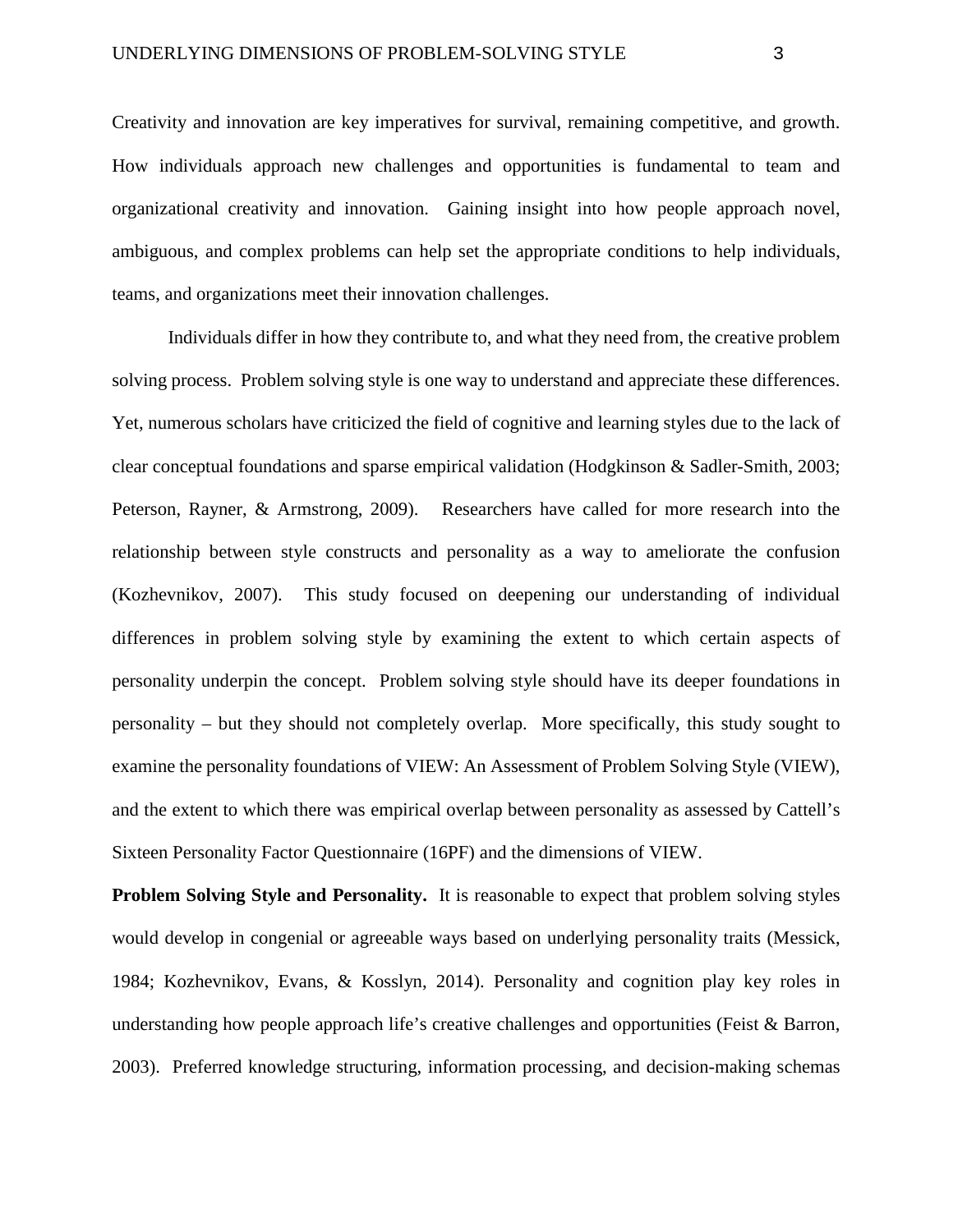and strategies may provide a conceptual bridge between personality and behavior (Cantor, 1990; Messick, 1996; Sternberg, Grigorenko, & Zhang, 2008). Some researchers conceive of styles as bridging variables that embody cognition and personality simultaneously (Martinsen & Kaufmann, 1999; Messick, 1994).

Treffinger, Selby, and Isaksen (2008) defined problem-solving styles as "…consistent individual differences in the ways people prefer to plan and carry out generating and focusing activities, in order to gain clarity, produce ideas, and prepare for action" (p. 393). This definition is anchored within an individual or intrapersonal level of analysis as it encompasses a person's consistent predilection from a psychological point of view. Further, it includes both divergent (generating) and convergent (focusing) kinds of problem solving aimed at gaining clarity when facing ambiguous or ill structured situational demands, generating new ideas and alternatives, and building and developing options and plans to implement novel insights. As such, there is a strong conceptual link between problem solving styles and a creative approach to problem solving (Isaksen, Dorval, & Treffinger, 2011) or a sense making perspective of creativity (Drazin, Glynn, & Kazanjian, 1999; Maitlis & Christianson, 2014).

Selby, Treffinger, Isaksen, and Lauer (2004) formed a new model of problem solving styles based on more than 30 years of research and development aimed at understanding the relationships among the deliberate development of creativity and learning styles, psychological type, and cognitive styles (Isaksen, 2004; Treffinger, Selby, & Isaksen, 2008). The historical and conceptual basis for this new model was the linking of practical efforts to deliberately develop creativity and creative problem solving abilities (focus on process) with psychological characteristics and individual differences (focus on person). The Cognitive Styles Project was the research program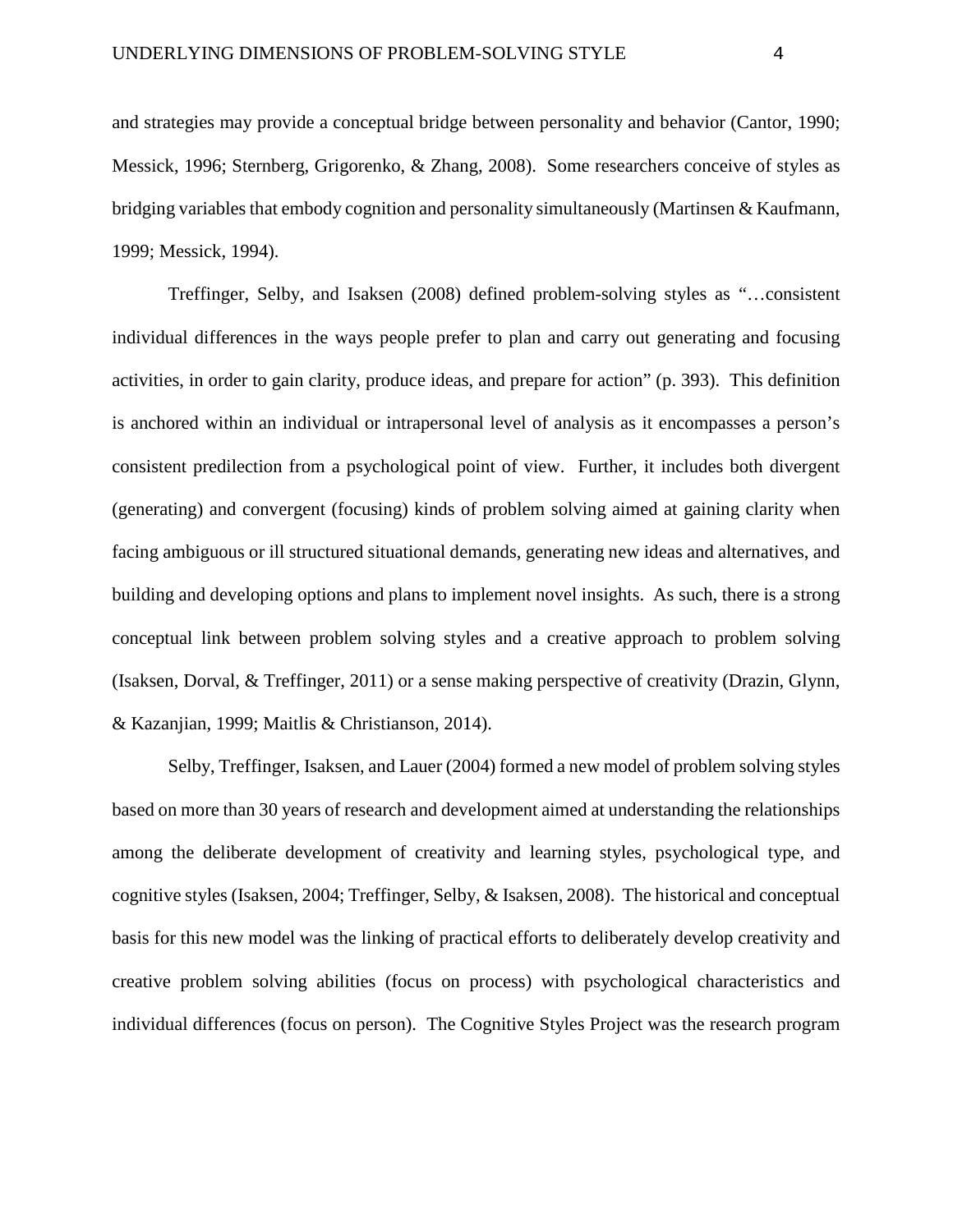aimed at improving our understanding of these differences in learning and applying creative problem solving (Isaksen, 2004).

The Creative Studies Project (Noller & Parnes, 1972; Parnes & Noller, 1972) had demonstrated that creativity and creative problem solving skills and abilities could be deliberately developed. Yet, there were indications that those subjects who dropped out of the program demonstrated a unique personality profile (Parnes & Noller 1973). The Cognitive Styles Project aimed to better understand these individual differences related to learning and applying creative problem solving and making improvements in the instructional program.

The investigators involved in the Cognitive Styles Project studied numerous models and measures of assessing individual differences and, consistent with other researchers, discovered a fragmented proliferation of theories and approaches (Kozhevnikov, 2007; Peterson, Rayner, & Armstrong, 2009). The three major constructs approached during the project included learning style theory (Dunn & Dunn, 1978; Gregorc, 1985; Kolb, 1981), cognitive style theory (Guilford, 1986; Kirton 1976; Martinsen & Kaufmann, 1999) and psychological type and temperament theory (Jung, 1923; Myers & McCaulley, 1985; Vernon, 1973). These three constructs, and their related measures, emerged as the most salient in the developmental efforts for VIEW.

It is well beyond the scope of this study to offer clear, singular, and consensus-based definitions of these three constructs. They all shared a common focus on understanding and appreciating individual differences and provided some contribution to the Cognitive Styles Project. They differed when it came to the breadth of their application and with regard to their stability. Peterson, Rayner, and Armstrong (2009) provided support for these differences based on a survey of 94 style researchers. In general, they reported that cognitive styles were seen as stable and closely linked to underlying cognitive processing mechanisms, whereas learning styles were seen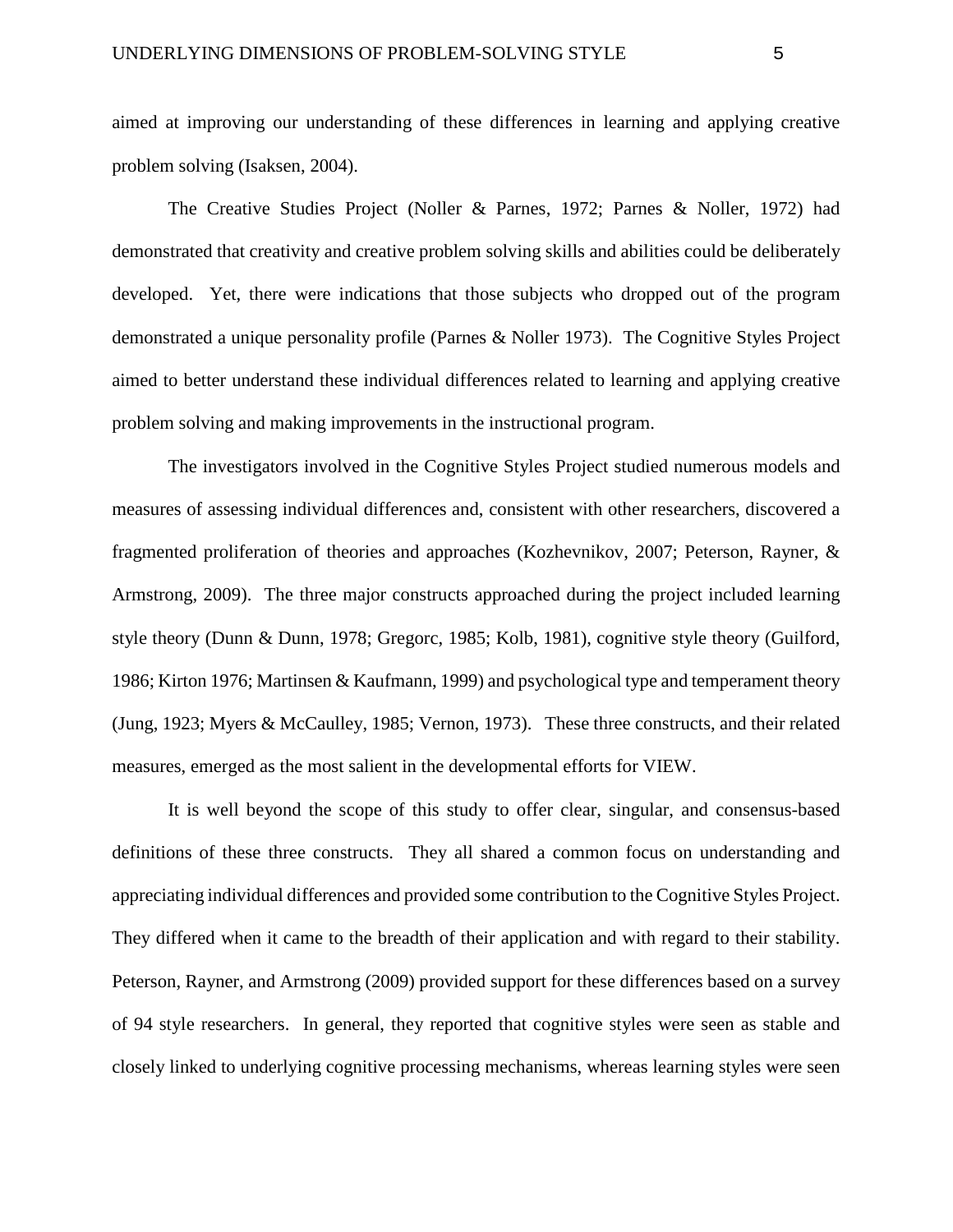as more variable, environmentally dependent, and focused more on effects on learning behavior. Psychological type, with foundations in Jung's work on personality, described preferences that influence individuals' behavior consistently and over a broad range of tasks.

The authors of VIEW integrated various aspects from all three constructs in order to define and delineate the problem solving style construct (Selby, Treffinger, & Isaksen, 2007a; 2014). The VIEW model and measure of problem solving style describes an individual's preference specifically in relation to dealing with complex, novel, and open-ended problems and to managing change associated with these problem spaces. The model includes three bi-polar dimensions of problem solving style. Each dimension includes a continuum with clear descriptions of styles at each end (see Figure One).

How individuals perceive and approach opportunities and challenges for change, creativity, and innovation influences their creative problem solving behavior. The Orientation to Change dimension of VIEW encompasses individual preferences for responding to and managing novelty, structure and authority, and search strategy when dealing with change or solving problems of a creative kind and is anchored by Explorer and Developer styles. Those who prefer an Explorer style seek to break new ground and venture into unchartered territory. They enjoy considering many original and unique challenges, ideas, and possibilities. Explorers are likely to feel constrained by structure and external sources of authority and prefer to search broadly for alternatives and information. The Developer style prefers to organize, synthesize, refine, and more fully settle existing or known territory. Developers feel more comfortable considering fewer familiar and accepted challenges, ideas, and alternatives. They are encouraged and enabled by dealing with structure and sources of authority and prefer to search more narrowly for ideas and information, particularly if they are useful and more traditional.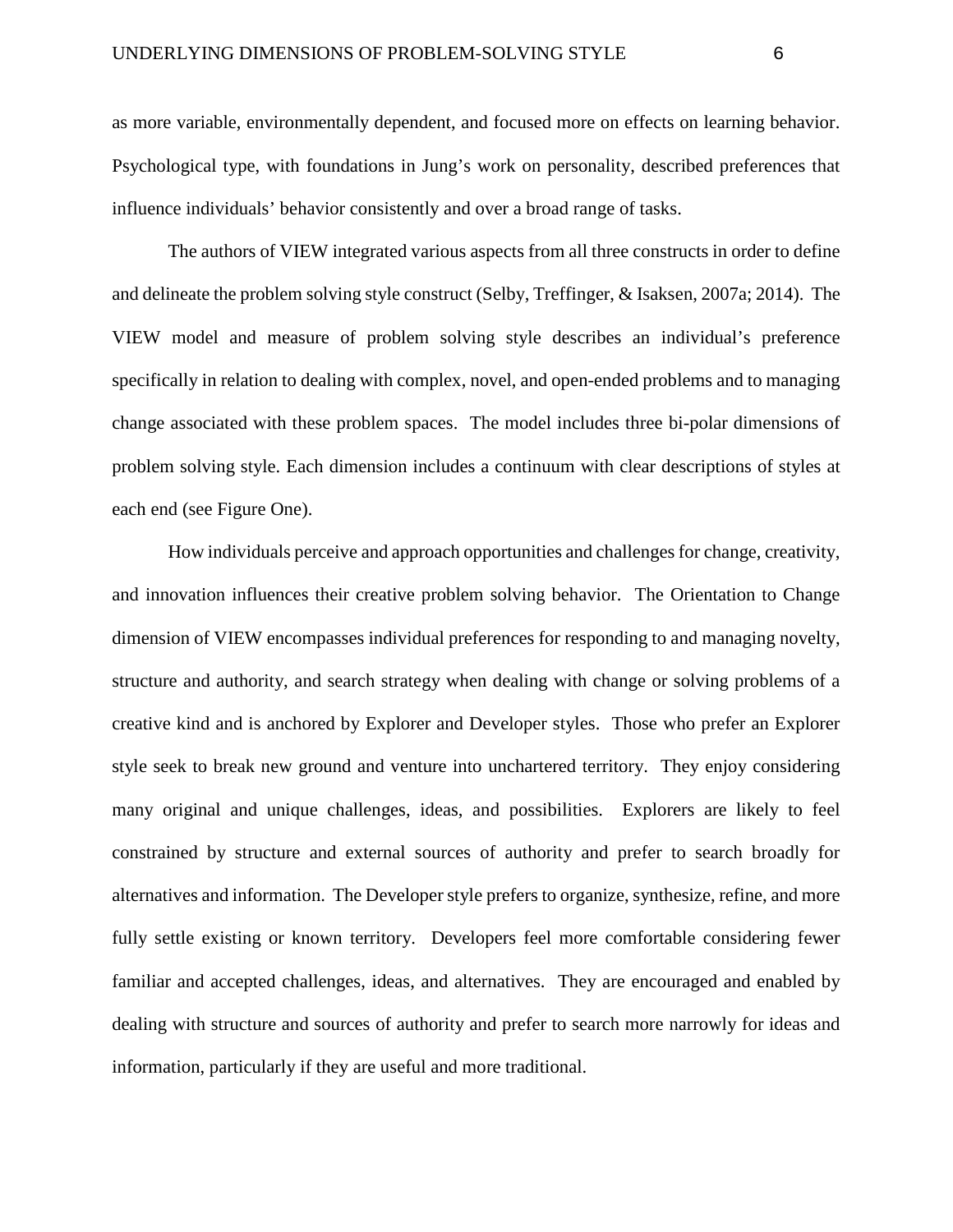

Figure 1: A Model of Problem-Solving Style

The extent to which individuals prefer reflection or interaction influences how they engage in creative collaboration. The Manner of Processing dimension focuses on preferences for how and when individuals use their inner energy and resources (and those of others or from the environment) while processing information when managing change or solving problems, and is anchored by External and Internal styles. Those who prefer External processing are energized by interaction when facing creative challenges and opportunities. They seek input openly from a variety of others and their thinking will likely be modified as more input is obtained. Externals freely share their thoughts and perspectives early with others in order to seek their opinions and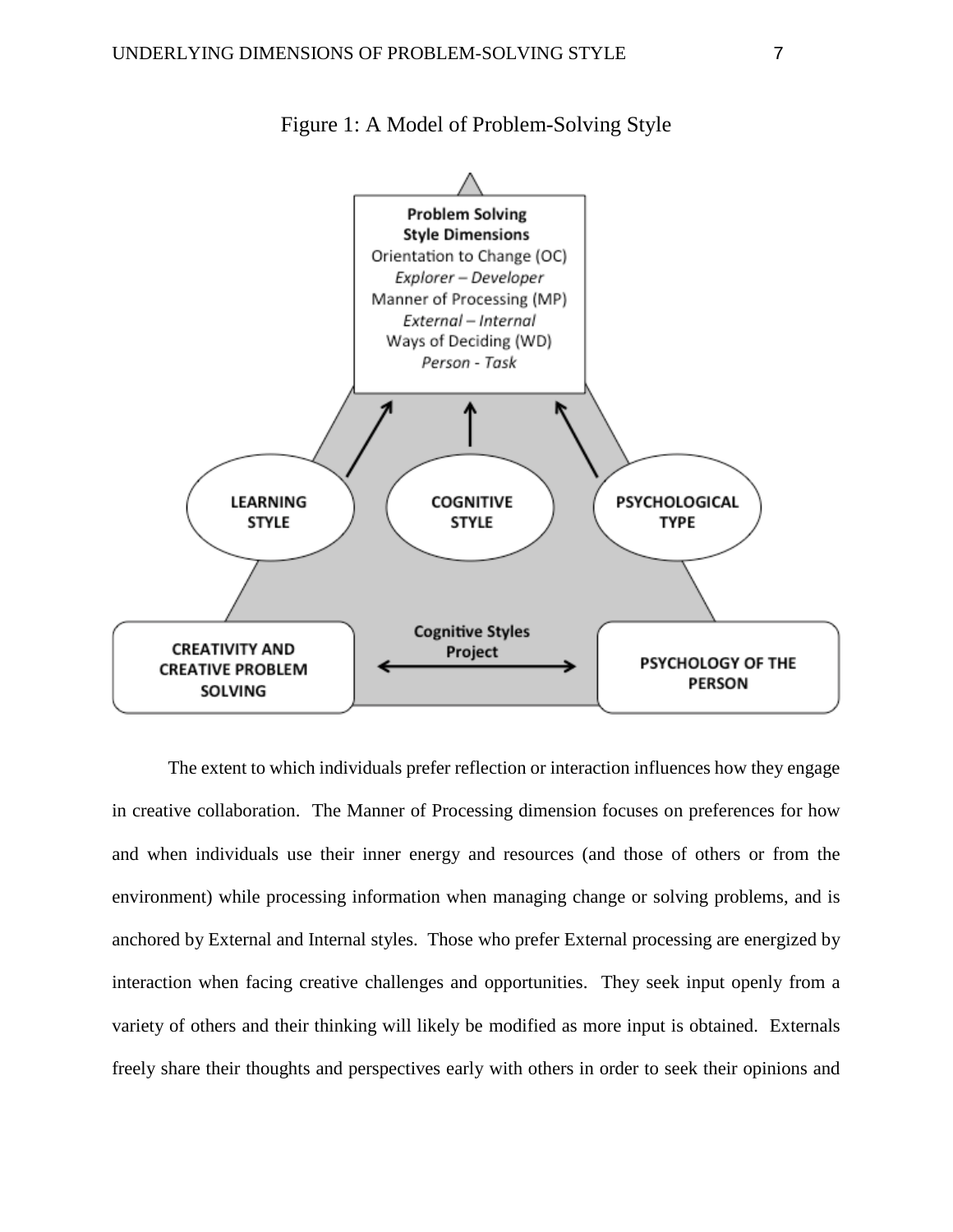reactions so that their own thinking can be influenced. Those with Internal preferences are energized by reflection and look more to their inner thoughts when engaged in creative kinds of problem solving. Internals prefer to share their thoughts after they have had sufficient contemplation and consider their thinking finished.

Creative problem solving includes generating many, varied, and unusual alternatives; as well as focusing, deciding, and taking action aimed at implementation. The Ways of Deciding dimension of VIEW refers to dispositions of individuals in balancing concerns for tasks and interpersonal needs when focusing, making decisions, or taking action and is anchored by Person and Task styles. Those with a Person oriented preference consider the level of harmony or impact on relationships – the human impact – of their decisions and actions as a key priority. They tend to be holistic when considering alternatives – they do not tend to separate people from their ideas. As a result, they prefer to give feedback that is softer or more caring. Their preferred standards for making decisions include: likely level of agreement, feelings, and more subjective criteria. The Task oriented decider tends to give the highest priority to obtaining a high-quality outcome or result. They tend to separate people from their ideas when considering options and, as a result, they are inclined to be cooler or more critical when providing feedback. Task-oriented deciders prefer to apply reason, logic, analysis, and objective criteria as their favored standards.

The authors of VIEW also drew upon numerous personality theorists in providing the underlying rationale for all three dimensions of problem solving style (Selby, Treffinger, & Isaksen, 2007a). They specified theoretical relationships between problem solving dimensions and the work of Cattell (1988), Costa and McCrae (1995), Eysenck and Eysenck (1991), as well as Gough and Bradley (1996). Personality theorists have yet to agree on a single definition of personality but most would agree that personality is a pattern of relatively permanent traits and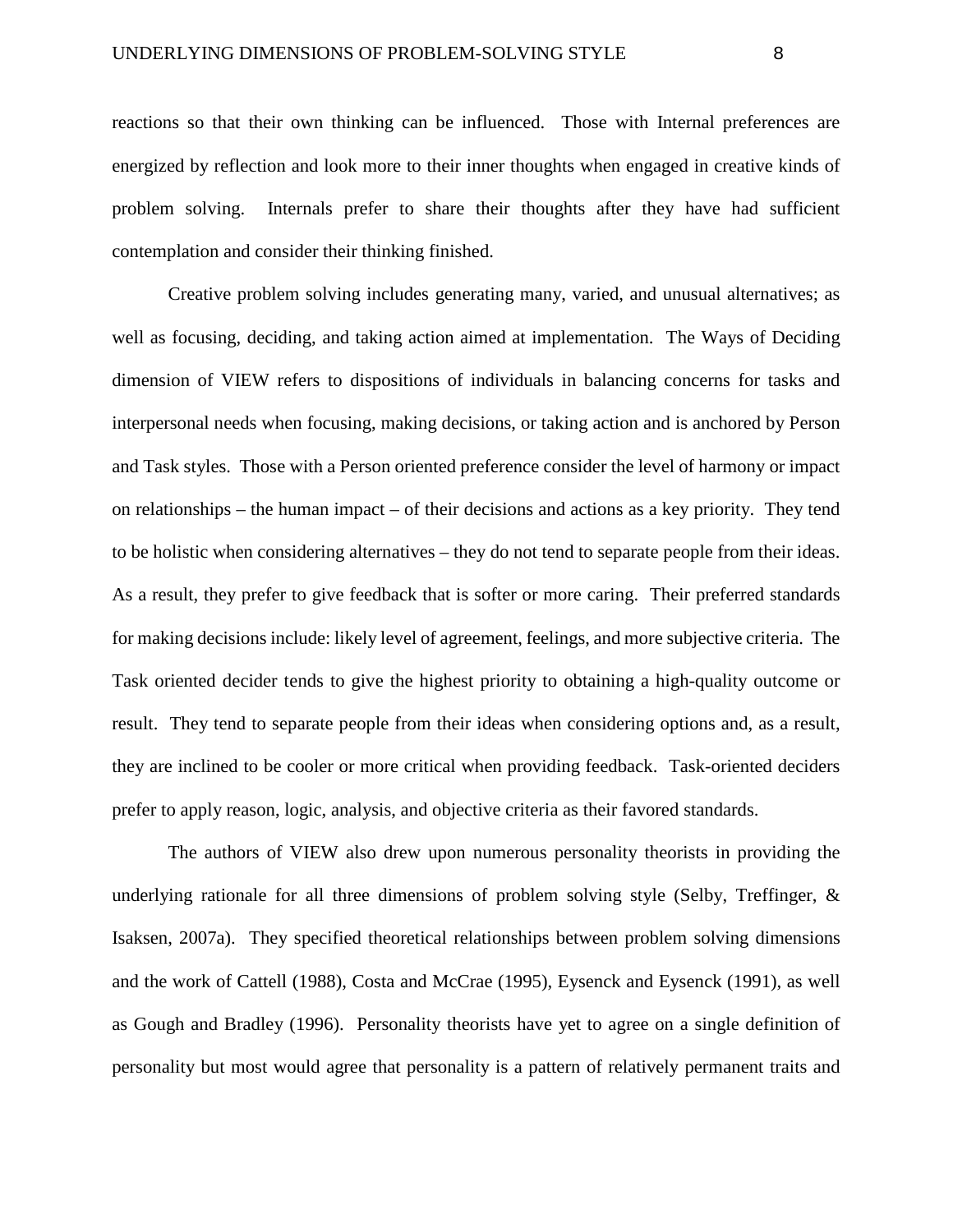unique characteristics that give both consistency and individuality to a person's behavior  $\mathbf{F}$  eist & Feist, 2009). For the purposes of this study, Cattell's 16PF was selected due to its focus on the normal range of personality rather than focusing on abnormalities in individuals. It provides a reasonable comparison to the widely used Big Five (Costa & McCrae, 1995), as well as a more detailed set of more specific personality factors. Further, it includes three scales (acquiescence, impression management, and infrequency of response) to assess the social desirability of responses. Table One includes a description of the facets assessed by the 16PF.

Any multidimensional assessment of problem solving style should yield differentiated personality profiles for each dimension, particularly if the dimensions have been shown to be factorially independent. Further, we expected that the correlations between personality and problem solving style should be small or moderate, illustrating a low degree of empirical overlap between the two constructs.

**Research Questions.** This study focused on examining the relationships between the three dimensions of problem solving style and the sixteen facets, and global scales, of the Cattell 16PF. We expected to find relationships between VIEW's Orientation to Change dimension such that those with a Developer preference should tend to be: more rule conscious, less abstract, and less open to change than those with an Explorer preference. Explorers would be less rule conscious, more abstract, and more open to change. We expected to find relationships between VIEW's Manner of Processing dimension such that Internals should tend to be less socially bold than Externals. Externals should be more extraverted and socially bold.We expected to find relationships between VIEW's Ways of Deciding dimension such that those with a Task oriented preference should tend to score lower on warmth and lower on sensitivity than those with a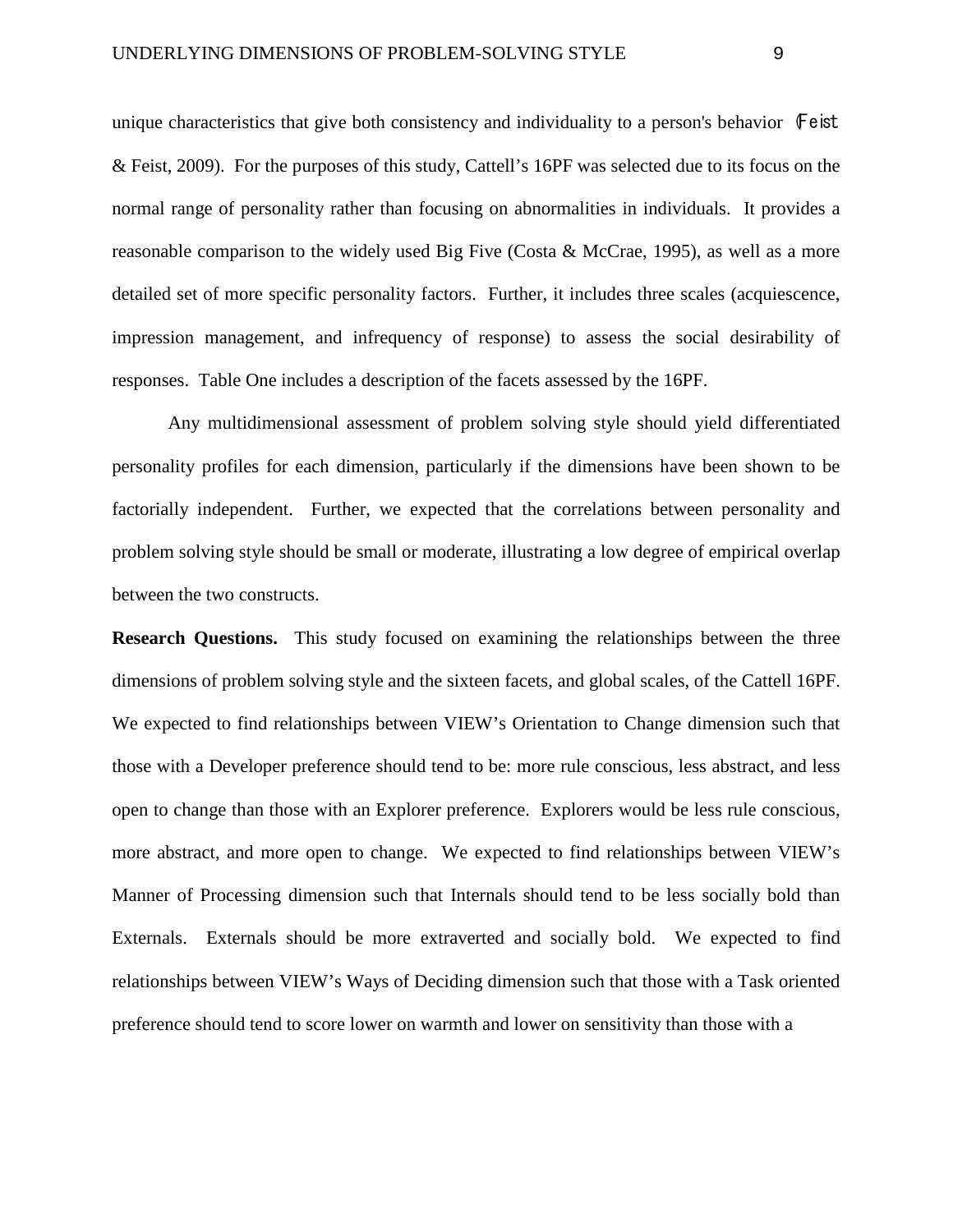| <b>Description of Low Range</b>                                                | <b>FACET</b>           | <b>Descriptors of High Range</b>                                 |
|--------------------------------------------------------------------------------|------------------------|------------------------------------------------------------------|
| Reserved, impersonal, distant, cool,                                           | Warmth                 | Warm, outgoing, attentive to                                     |
| detached, formal, aloof                                                        |                        | others, kindly, easy-going,                                      |
|                                                                                |                        | participating, likes people                                      |
| Concrete thinking, lower general                                               | Reasoning              | Abstract-thinking, more                                          |
| mental capacity, less intelligent,                                             |                        | intelligent, bright, higher general                              |
| unable to handle abstract problems                                             |                        | mental capacity, fast learner                                    |
| Reactive emotionally, changeable,                                              | <b>Emotional</b>       | Emotionally stable, adaptive,                                    |
| affected by feelings, emotionally less                                         | <b>Stability</b>       | mature, faces reality calmly                                     |
| stable, easily upset<br>Deferential, cooperative, avoids                       | <b>Dominance</b>       | Dominant, forceful, assertive,                                   |
| conflict, submissive, humble,                                                  |                        | aggressive, competitive,                                         |
| obedient, easily led, docile,                                                  |                        | stubborn, bossy                                                  |
| accommodating                                                                  |                        |                                                                  |
| Serious, restrained, prudent, taciturn,                                        | <b>Liveliness</b>      | Lively, animated, energetic,                                     |
| introspective, silent, somber,                                                 |                        | spontaneous, enthusiastic,                                       |
| inhibited                                                                      |                        | happy go lucky, cheerful,                                        |
|                                                                                |                        | expressive, impulsive                                            |
| Expedient, nonconforming, disregards                                           | <b>Rule-</b>           | Rule-conscious, dutiful,                                         |
| rules, self indulgent, unconventional                                          | <b>Consciousness</b>   | conscientious, conforming,                                       |
|                                                                                |                        | moralistic, staid, rule bound                                    |
| Shy, threat-sensitive, timid, hesitant,                                        | <b>Social Boldness</b> | Socially-bold, venturesome, thick                                |
| intimidated                                                                    |                        | skinned, uninhibited                                             |
| Utilitarian, objective, unsentimental,                                         | Sensitivity            | Sensitive, aesthetic, sentimental,                               |
| tough-minded, self-reliant, no-                                                |                        | tender-minded, intuitive, refined                                |
| nonsense, rough                                                                |                        |                                                                  |
| Trusting, unsuspecting, accepting,                                             | Vigilance              | Vigilant, suspicious, skeptical,                                 |
| unconditional, easy-going<br>Grounded, practical, prosaic,                     | <b>Abstractedness</b>  | distrustful, oppositional<br>Abstract, imaginative, absent       |
| solution-oriented, steady,                                                     |                        | minded, impractical, absorbed in                                 |
| conventional                                                                   |                        | ideas                                                            |
| Forthright, genuine, open, guileless,                                          | <b>Privateness</b>     | Private, discreet, non-disclosing,                               |
| naive, unpretentious, involved                                                 |                        | shrewd, polished, worldly,                                       |
|                                                                                |                        | astute, diplomatic                                               |
| Self-Assured, unworried, complacent,                                           | Apprehension           | Apprehensive, self-doubting,                                     |
| secure, free of guilt, confident, self-                                        |                        | worried, guilt-prone, insecure,                                  |
| satisfied, untroubled                                                          |                        | worrying, self-blaming                                           |
| Traditional, attached to familiar,                                             | <b>Openness to</b>     | Open to change, experimental,                                    |
| conservative, respecting traditional                                           | Change                 | liberal, analytical, critical, free-                             |
| ideas                                                                          |                        | thinking, flexibility                                            |
| Group-oriented, affiliative, a joiner,                                         | Self-Reliance          | Self-reliant, solitary, resourceful,                             |
| group dependent                                                                |                        | individualistic, self-sufficient                                 |
| Tolerates disorder, unexacting,                                                | Perfectionism          | Perfectionistic, organized,                                      |
| flexible, undisciplined, lax, self-<br>conflict, impulsive, careless of social |                        | compulsive, self-disciplined,<br>socially precise, exacting will |
| rules, uncontrolled                                                            |                        | power, control, self-sentimental                                 |
| Relaxed, placid, tranquil, torpid,                                             | <b>Tension</b>         | Tense, high-energy, impatient,                                   |
| patient, composed, low drive                                                   |                        | driven, frustrated, over-wrought,                                |
|                                                                                |                        | time driven                                                      |

Table 1: *Facets of the 16PF*

Adapted from: Cattell, H. E. & Schueger, J. M. (2003). *Essentials of 16 PF assessment.* New York: Wiley.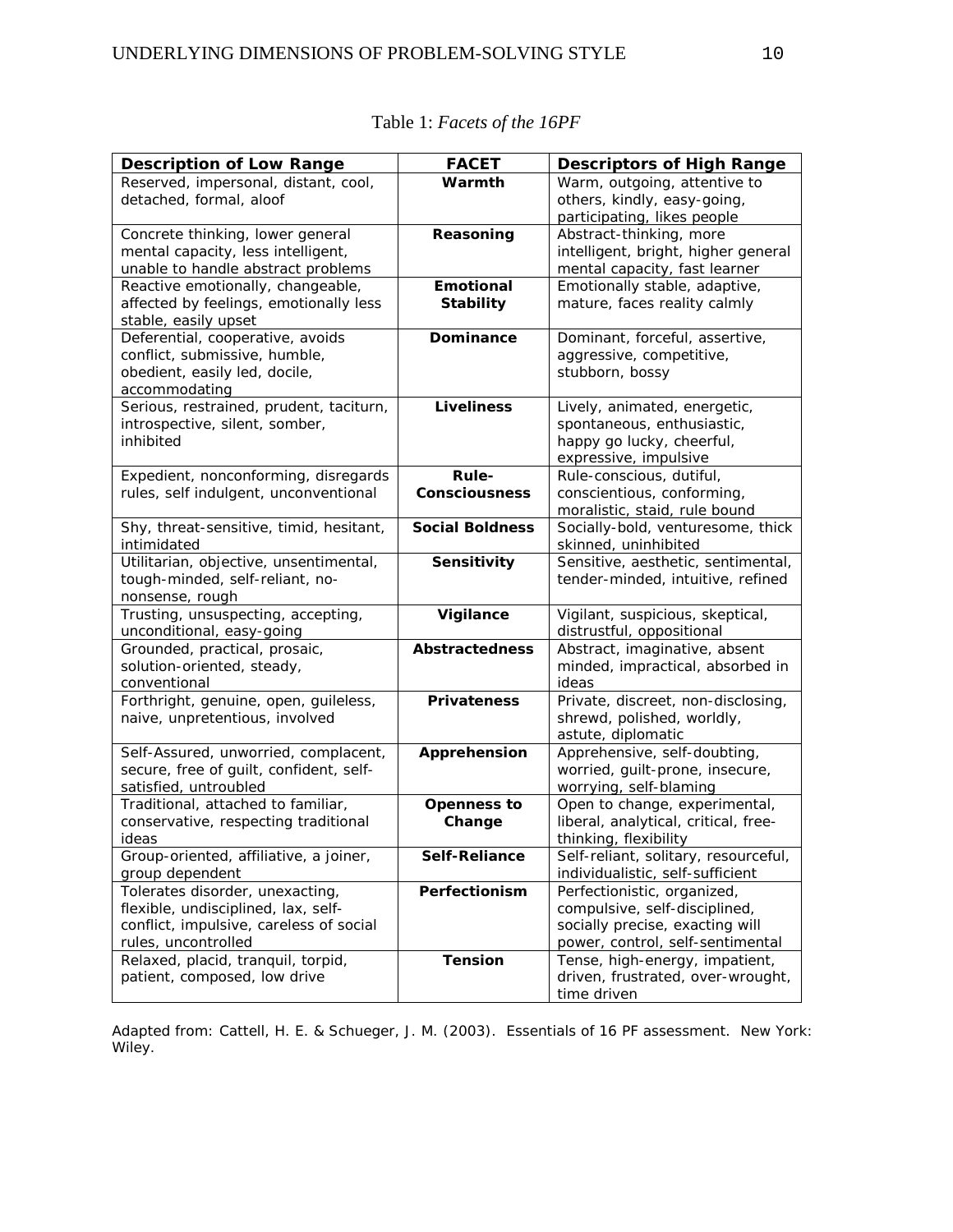Person-oriented deciding preference. Person oriented deciders should score higher on warmth and sensitivity.

These expected relationships were those specified by the VIEW authors. However, little or no previous empirical research has substantiated the personality underpinnings of problem solving style.

#### **Method**

**Participants and Procedure.** One hundred and sixty-five students from the Norwegian Business School participated in this study. They were invited to complete VIEW: An Assessment of Problem Solving Style during March of 2010, and were provided feedback on their VIEW results. Those who completed VIEW were also invited to complete the 16PF as a voluntary additional exercise following the course. Students were provided feedback on their results shortly after they completed the 16PF. This sample of convenience included 102 females and 61 males (2 did not indicate gender). The participants' ages ranged from 19 to 60, with an average age of 24.12 and a standard deviation of 6.68 (3 did not indicate their age).

**Personality Facets and Global Scales.** This study applied the fifth edition of the Cattell Sixteen Personality Factor Questionnaire (16PF; Cattell, 1988). The 16PF is an established and widely used measure of personality and has demonstrated evidence of its reliability and validity (Aluja  $\&$ Blanch, 2004; Cattell & Schuerger, 2003; Karol & Russell, 2009). The 16PF assesses 16 facets or factors, as well as five global traits that are higher order factors and are comparable to the Big Five personality traits (Costa & McCrae, 1995; Digman & Inouye, 1986; Rossier, de Stadelhofen, & Berthoud, 2004). The higher order factors have been replicated in cross-cultural comparisons (Aluja, Rossier, Garcia, & Verardi, 2005). The 16PF global scales (with their respective subfactors) include: Extraversion meaning how one relates to others (warmth, liveliness, social boldness, privateness, and self reliance); Anxiety meaning how one manages pressure (emotional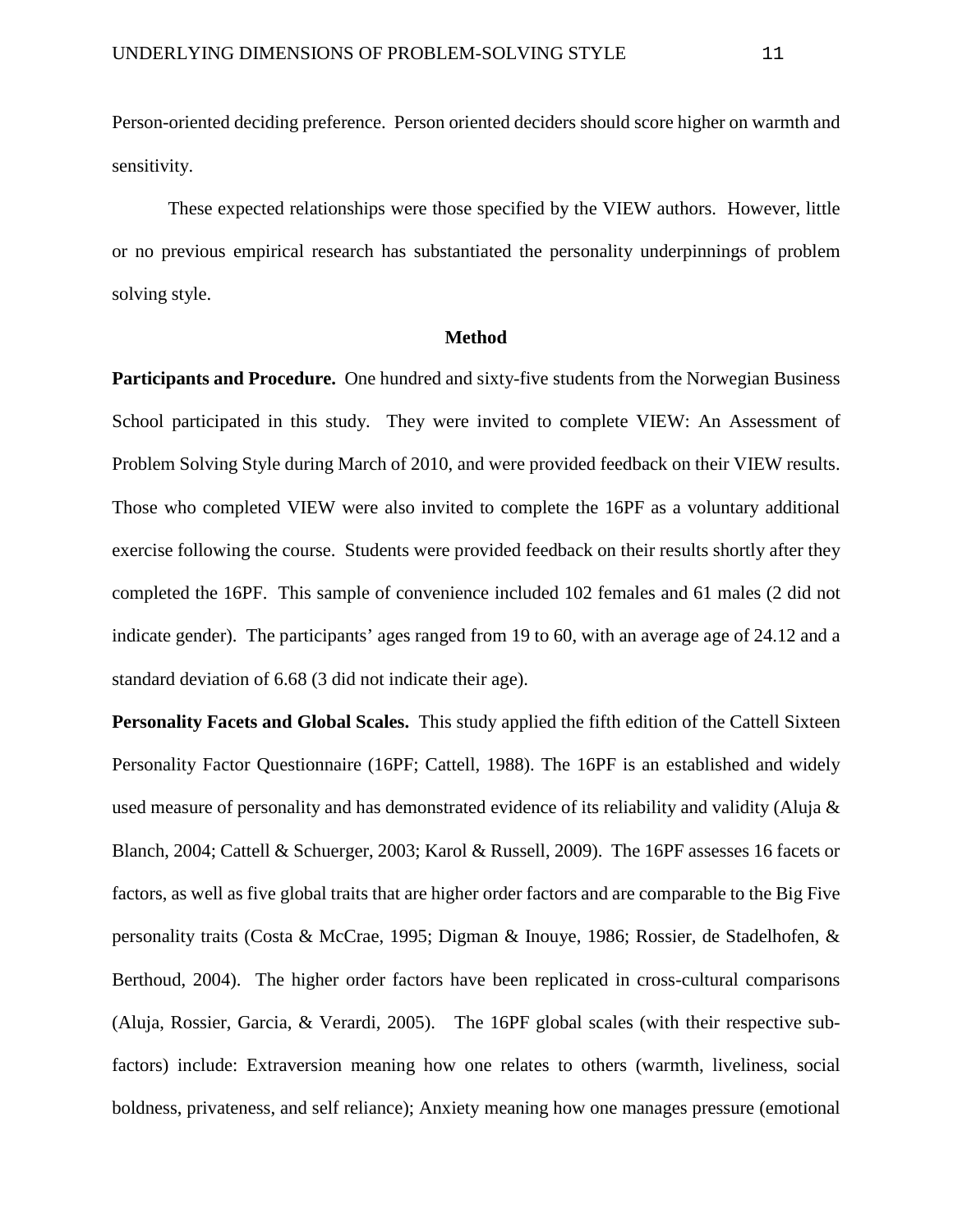stability, vigilance, apprehension, and tension); Tough-mindedness as a thinking style (warmth, sensitivity, abstractedness, openness to change); Independence meaning how one relates to influence and collaboration with others (dominance, social boldness, vigilance, and openness to change); and Self Control relating to conscientiousness, structure and rules (liveliness, ruleconsciousness, abstractedness, and perfectionism).

**Problem-Solving Style.** This study applied VIEW: An Assessment of Problem Solving Style (VIEW) to assess individuals' problem-solving style preferences. VIEW is based on clear and explicit conceptual foundations and demonstrates promising evidence of reliability and validity (Selby, Treffinger, Isaksen & Lauer, 2004; Selby, Treffinger & Isaksen, 2007a&b; Schraw, 2007; Staal, 2007; Treffinger, 2013; Treffinger, Selby & Isaksen, 2008). The internal consistency of the scales was reported in Isaksen (2012) on a sample of 31,360 as .87 for Orientation to Change, .86 for Manner of Processing, and .84 for Ways of Deciding. Test-Retest stability correlations for a two-month interval are .93 for Orientation to Change, .93 for Manner of Processing, and .84 for Ways of Deciding (Selby, Treffinger, & Isaksen, 2007a). The Cronbach's Coefficient Alphas for this sample on VIEW were .83 for Orientation to Change and .87 for Manner of Processing and .79 for Ways of Deciding. Based on a recent examination of VIEW's database of 31,360 subjects (Isaksen, 2012), the correlations of VIEW's dimensions with age or gender are negligible.

VIEW includes 34 items scored on a seven point Likert-type scale yielding results on three independent dimensions. The Orientation to Change dimension includes 18 items, so the continuum ranges from 18 to 126, with higher scores indicating a Developer preference. The Manner of Processing dimension includes eight items with scores ranging from 8 to 56 with higher scores indicating an Internal preference. The Ways of Deciding dimension also includes eight items, with higher scores indicating a Task preference.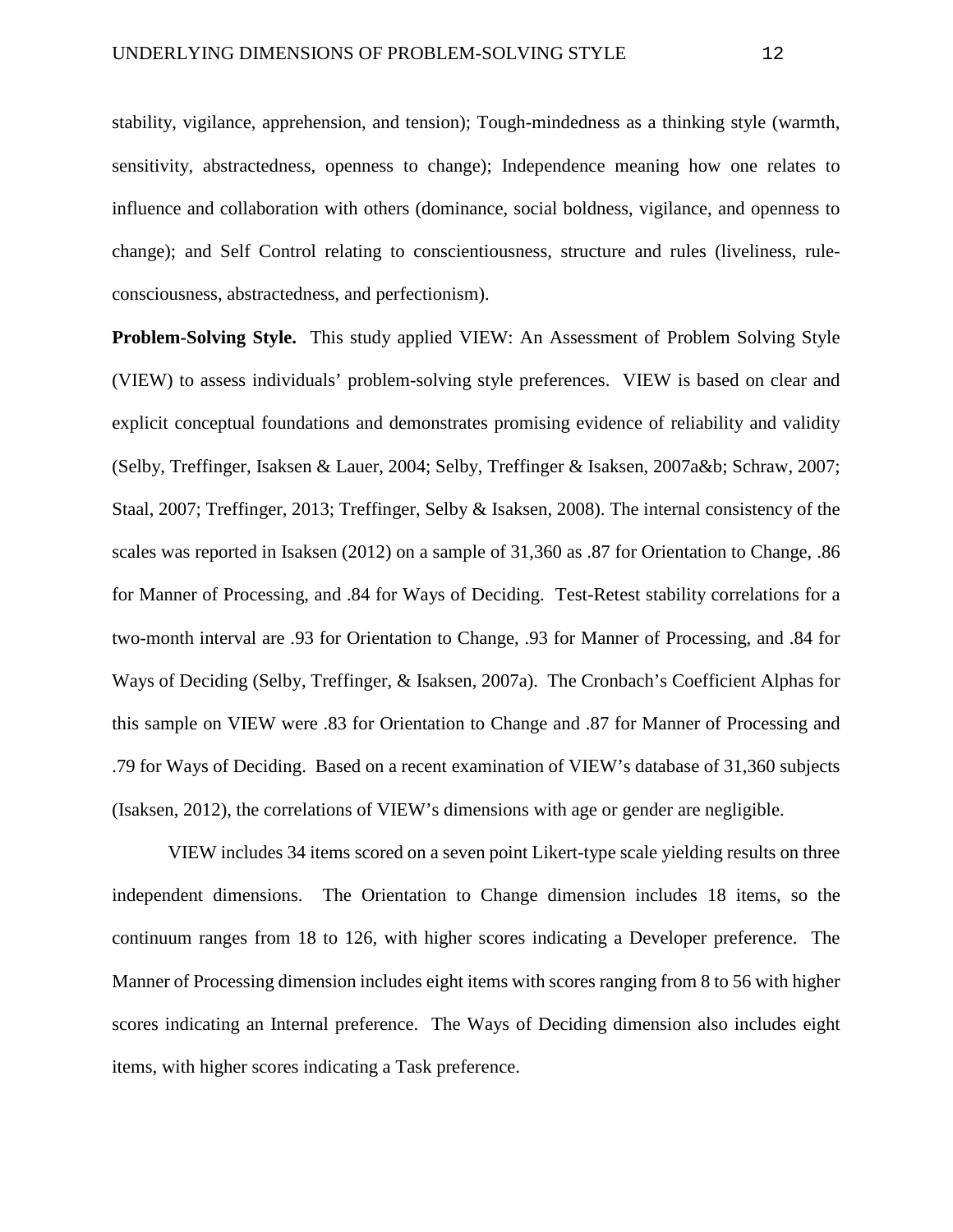Examination of the internal structure of VIEW through a series of exploratory factor analyses has provided evidence of three independent dimensions (Costello & Houtz, 2005; Selby, Treffinger & Isaksen, 2007a; Selby, Treffinger, Isaksen, & Lauer, 2004; Treffinger, Isaksen, & Selby, 2014). Deeper examination of VIEW's internal structure has included a series of studies utilizing confirmatory factor analysis(CFA; Breen, Selby, Zusho, & Houtz, 2009; Isaksen & Aerts, 2011; Proestler & Vasquez, 2011). The results from CFA have generally indicated that a three dimensional model may not be the best fit to the various sets of data utilized, resulting in the development of three elements or subscales of the Orientation to Change dimension (Selby, Treffinger, & Isaksen, 2014). More research remains to be done on these developments.

VIEW has demonstrated relationships to other variables such as learning and teaching styles (Doheny, Houtz, & Selby, 2008; Selby, Shaw, & Houtz, 2003), other measures of learning style, cognitive style, and personality type (Selby, Treffinger, & Isaksen, 2007a; Sokolowska, 2006; Woodel-Johnson, 2010), coping styles (Maghan, 2008), and career interests (Crerar, 2010; Maghan & Houtz, 2009). VIEW has also demonstrated application potential in educational (Shaw, Selby & Houtz, 2009) business (Stead, 2008) and cross-cultural contexts (Isaksen, De Schryver, & Onkelinx, 2010).

### **Results**

The descriptive statistics for this sample are presented in Table Two. The results on the 16PF were comparable to the normed samples reported in Karol and Russell (2009). The results on VIEW showed a slight skew toward a Developer style on the Orientation to Change Dimension, an External style on the Manner of Processing Dimension, and toward a Task oriented style on Ways of Deciding. These findings were similar to other studies using student samples (Houtz, Matos, Park, Scheinholtz, & Selby, 2007; Houtz, Ponterotto, Burger, & Marino, 2010).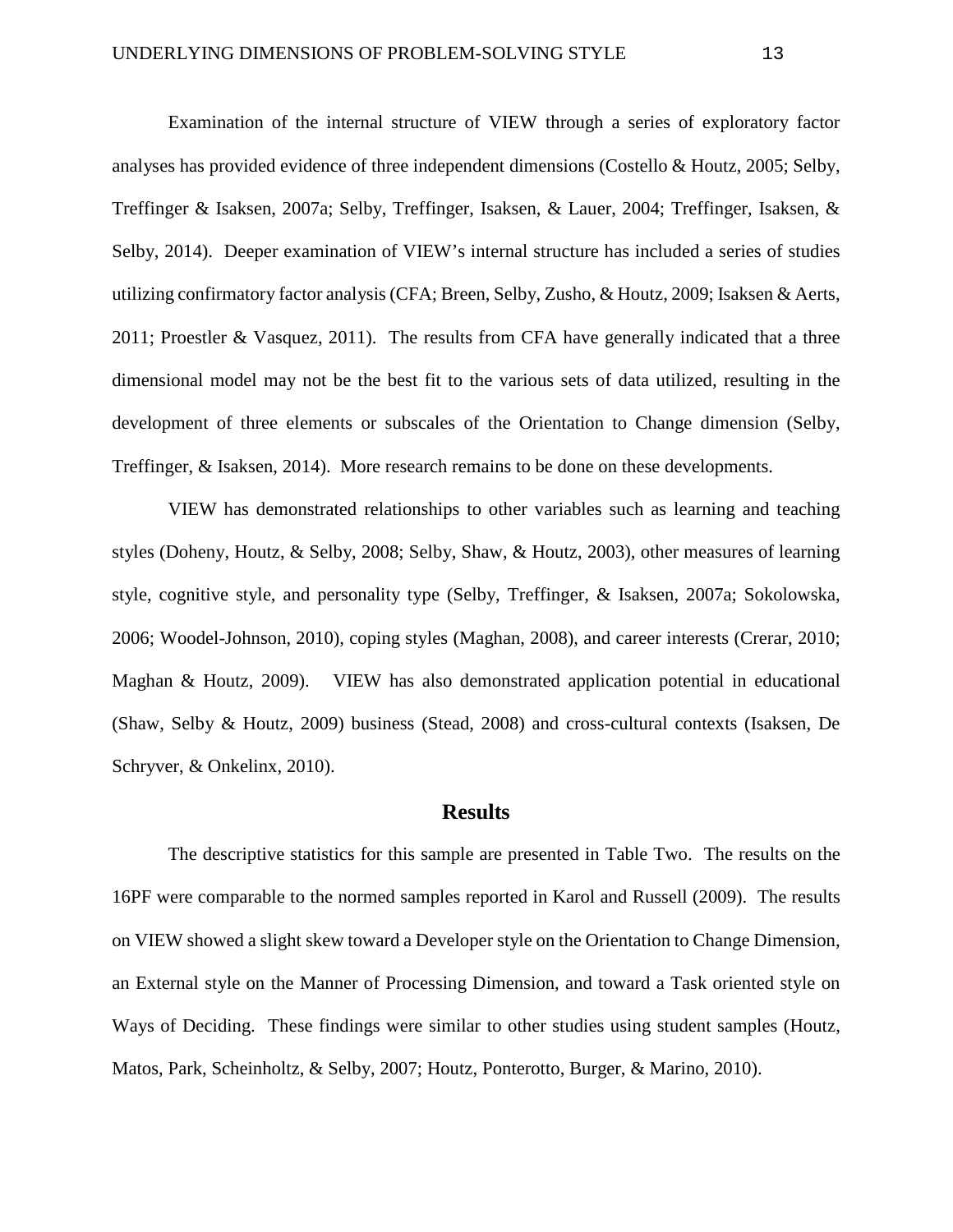Since self-report measures were used for both problem solving style and personality, Harmon's Single Factor Test (Podsakoff, MacKenzie, Lee, & Podsakoff, 2003) was computed to assess the extent to which the results were affected by common method variance. The results of the principal component factor extraction yielded a single factor explaining 19.34% of the variance indicating a low likelihood of common method variance.

The 16PF includes three response style indicators. The Acquiescence scale measures the tendency to answer "true" to an item regardless of its content. The 16PF includes 103 true-false questions and a raw score of 70 or higher indicates an acquiescent response set. The results for this sample indicated that the respondents did not generally respond randomly or indecisively. Only five subjects had scores in the 70's.

The Impression Management scale is essentially a social desirability scale with high scores indicating socially desirable responses and low scores reflecting a willingness to admit to undesirable characteristics. Raw scores at 21 or higher fall above the 95<sup>th</sup> percentile on the normed sample and indicate the possibility of subjects responding in a socially desirable fashion. Only one subject obtained a score of 21 for this sample.

The Infrequency scale is designed to indicate if a respondent answers a relatively large number of responses in a way that is different from most people. Raw scores of seven or greater are at the 95<sup>th</sup> percentile and indicate a relatively uncertain response orientation. Only five participants had scores above seven.

| Variable                   | Range    | M     | SD   | SE  | Lower | Upper |
|----------------------------|----------|-------|------|-----|-------|-------|
| <b>16PF Primary Scales</b> |          |       |      |     |       |       |
| Warmth                     | $2 - 22$ | 15.25 | 3.97 | .31 | 14.64 | 15.86 |
| Reasoning                  | $2 - 15$ | 9.07  | 3.03 | .24 | 8.60  | 9.53  |

Table 2: *Descriptive Statistics*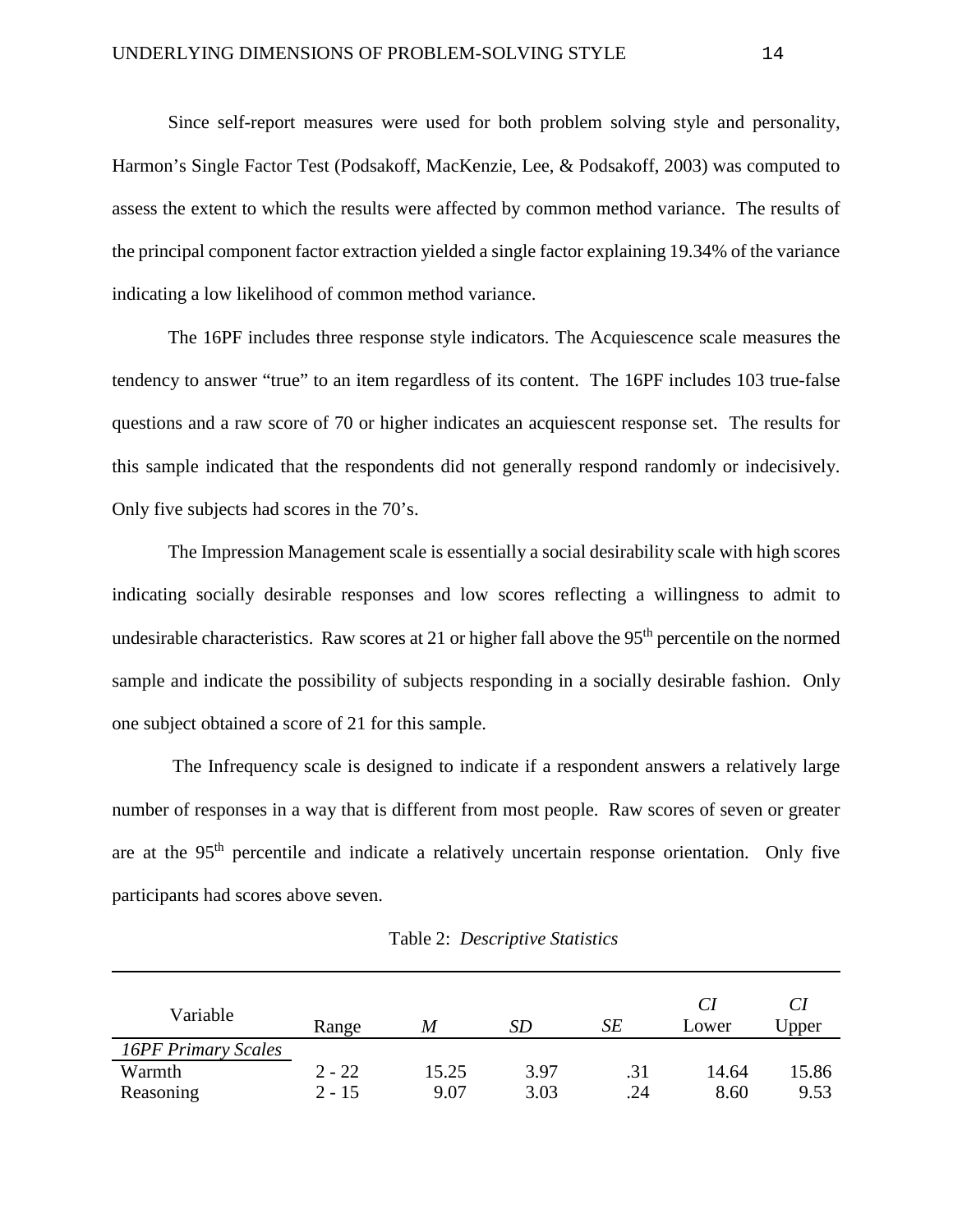| <b>Emotional Stability</b> | $0 - 20$   | 14.22 | 4.86  | .38  | 13.45 | 14.93 |
|----------------------------|------------|-------|-------|------|-------|-------|
| Dominance                  | $2 - 20$   | 14.07 | 3.86  | .30  | 13.48 | 14.67 |
| Liveliness                 | $0 - 20$   | 15.09 | 4.12  | .32  | 14.46 | 15.72 |
| Rule-Consciousness         | $0 - 22$   | 12.61 | 4.67  | .36  | 11.89 | 13.33 |
| Social Boldness            | $0 - 20$   | 13.47 | 5.65  | .44  | 12.60 | 14.34 |
| Sensitivity                | $2 - 22$   | 11.95 | 4.97  | .39  | 11.18 | 12.71 |
| Vigilance                  | $2 - 20$   | 12.44 | 4.32  | .34  | 11.77 | 13.10 |
| Abstractedness             | $0 - 21$   | 7.58  | 5.03  | .39  | 6.80  | 8.35  |
| Privateness                | $0 - 20$   | 10.73 | 5.60  | .44  | 9.87  | 11.59 |
| Apprehension               | $0 - 20$   | 11.43 | 4.97  | .39  | 10.67 | 12.19 |
| Open to Change             | $5 - 28$   | 16.82 | 5.44  | .42  | 15.98 | 17.65 |
| Self-Reliance              | $0 - 20$   | 5.72  | 4.66  | .36  | 5.01  | 6.44  |
| Perfectionism              | $0 - 20$   | 10.70 | 4.55  | .35  | 10.00 | 11.40 |
| Tension                    | $2 - 20$   | 12.60 | 4.76  | .37  | 11.87 | 13.33 |
| Response Style             |            |       |       |      |       |       |
| Acquiescence               | $30 - 78$  | 56.96 | 8.57  | .67  | 55.65 | 58.28 |
| Impression                 | $0 - 21$   | 10.05 | 4.66  | .36  | 9.33  | 10.77 |
| Infrequency                | $0 - 16$   | 1.20  | 2.15  | .17  | .87   | 1.53  |
| 16PF Global Scales         |            |       |       |      |       |       |
| Extroversion               | $1 - 10$   | 7.04  | 1.77  | .14  | 6.76  | 7.31  |
| Anxiety                    | $1 - 10$   | 5.35  | 2.20  | .17  | 5.01  | 5.68  |
| Tough-Mindedness           |            |       |       |      |       |       |
|                            | $1 - 10$   | 5.48  | 1.79  | .14  | 5.20  | 5.75  |
| Independence               | $1 - 9$    | 6.14  | 1.67  | .13  | 5.88  | 6.40  |
| Self-Control               | $1 - 8$    | 5.15  | 1.59  | .12  | 4.90  | 5.39  |
| <b>VIEW Dimensions</b>     |            |       |       |      |       |       |
| Orientation to             | $45 - 126$ | 77.47 | 14.35 | 1.12 | 75.26 | 79.67 |
| Manner of                  | $9 - 56$   | 26.80 | 9.25  | .72  | 25.38 | 28.22 |

Note: Confidence Intervals are displayed for 95%

**Problem Solving Style and Personality**. Pearson correlation coefficients were computed for all 16PF facets and global scales with the three dimensions of problem-solving style. Thirty-five of the possible 75 correlations were significant (46.6%). The values of the significant coefficients ranged from .16 to .49. The pattern of correlations displayed in Table Two suggests unique personality profiles for each of the dimensions of problem-solving style.

The mean correlation between the 16 facets of personality for the Orientation to Change dimension was .19 (3.6% shared variance). The mean correlation between personality and Manner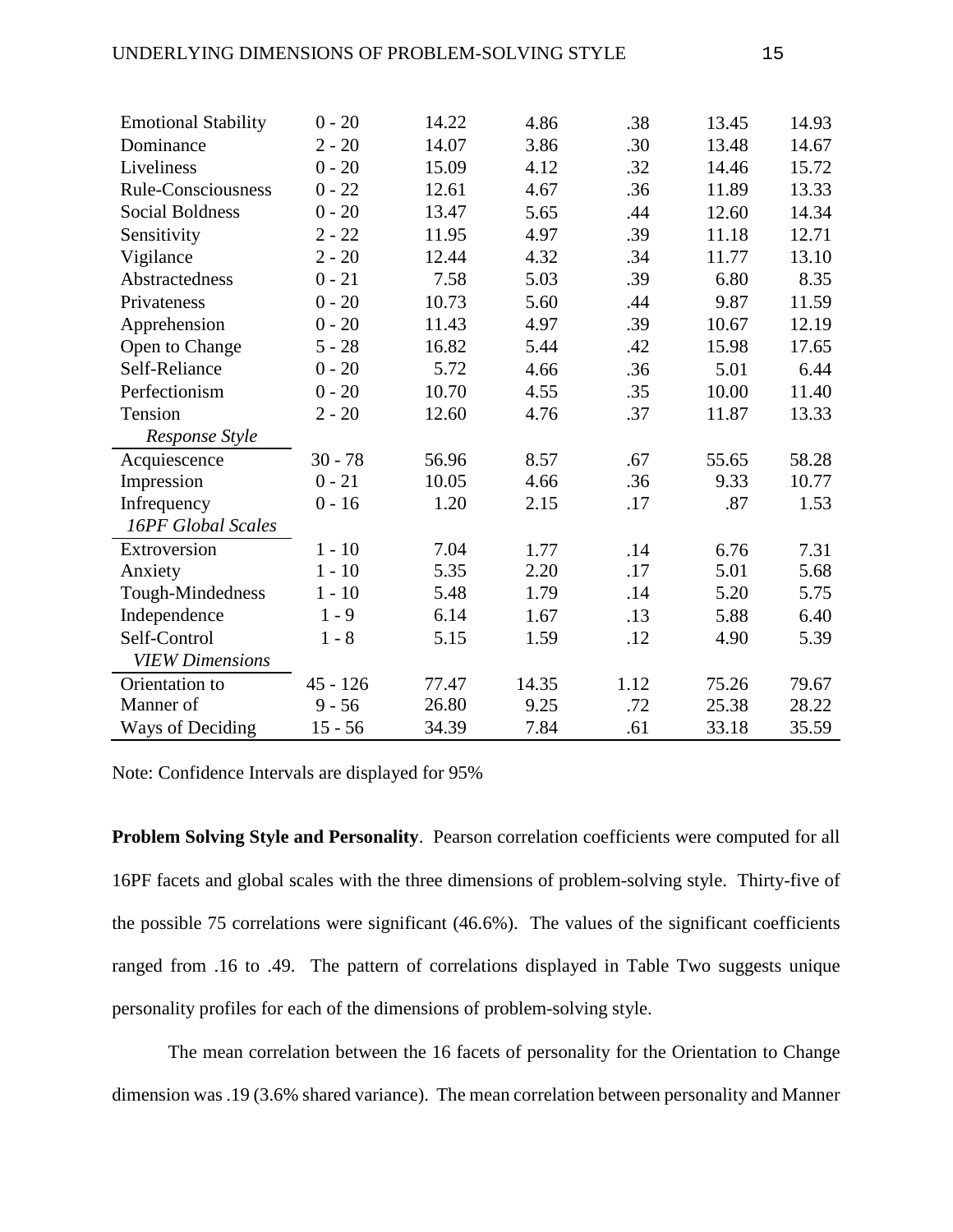of Processing was .18 (3.24% shared variance). The average correlation between Ways of Deciding and personality was .14 (1.96% shared variance). The mean correlation between the global scales (similar to the big five) and Orientation to Change was .31 (9.61% shared variance). For Manner of Processing the average correlation was .24 (5.76% shared variance) and for Ways of Deciding it was .21 (4.41% shared variance).

Within the Orientation to Change Dimension, we found support for those with a Developer preferred style tending toward being more rule bound and conforming (*r* = .32, *p* < .01), being less abstract ( $r = -0.40$ ,  $p < 0.01$ ), and less open to change ( $r = -0.40$ ,  $p < 0.01$ ). Those with Explorer preferences on this dimension tended to be more non-conforming, idea oriented, and more open to change. Developers preferred to have more structure, to produce solution-oriented ideas, and to be more attached to the familiar. In addition, we found Developers tended to be focused on perfectionism – taking an organized approach to change. Explorers, on the other hand, tended to take a more flexible approach, be more spontaneous, forceful, adventuresome, and more tolerant of disorder. From the global scale perspective (second-order factors), we found that Developers tended to be more tough-minded or resolute and self controlled than Explorers. Explorers tended to be more independent, intuitive, and forthright than Developers.

Table 3: *Correlations between 16PF and VIEW*

| 16PF                       | <b>VIEW: Orientation</b> | VIEW: Manner of | VIEW: Ways of |
|----------------------------|--------------------------|-----------------|---------------|
| <b>Primary Scales</b>      | to Change                | Processing      | Deciding      |
| Warmth                     | $-159*$                  | $-.238**$       | $-.380**$     |
| Reasoning                  | $-.095$                  | $-.105$         | .122          |
| <b>Emotional Stability</b> | $-.102$                  | $-.245**$       | .055          |
| Dominance                  | $-.216**$                | $-.201**$       | .012          |
| Liveliness                 | $-.280**$                | $-.300**$       | $-.255**$     |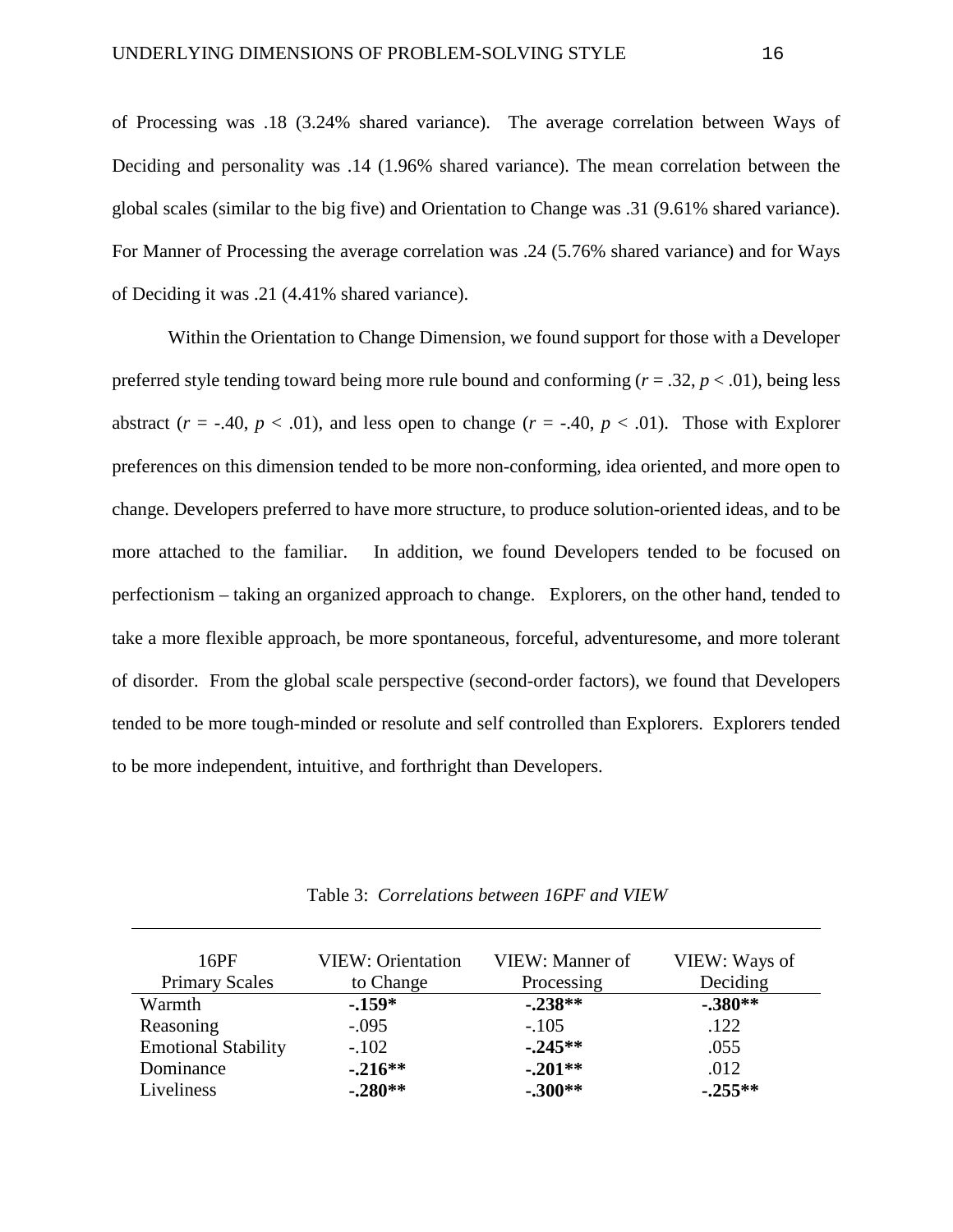| <b>Rule Conscious</b>     | $.320**$   | $-.046$   | $.182*$    |
|---------------------------|------------|-----------|------------|
| Social-Boldness           | $-.239**$  | $-326**$  | .046       |
| Sensitivity               | $-.087$    | $-.050$   | $-.337**$  |
| Vigilance                 | $-127$     | .112      | $-.023$    |
| Abstractedness            | $-0.402**$ | .042      | $-.114$    |
| Privateness               | .037       | .083      | $.194*$    |
| Apprehension              | .188       | $.263**$  | $-.129$    |
| <b>Openness to Change</b> | $-0.404**$ | $-188*$   | $-.093$    |
| Self-Reliance             | .101       | .401**    | .141       |
| Perfectionism             | $.250**$   | $.230**$  | .199*      |
| Tension                   | $-.106$    | .008      | .008       |
| Response Indices          |            |           |            |
| Acquiescence              | $-186$     | .032      | $-.046$    |
| Impression                | $-.002$    | $-.077$   | .059       |
| Management                |            |           |            |
| Infrequency               | $-.063$    | $-.025$   | $-.025$    |
| 16PF Global Scales        |            |           |            |
| Extroversion              | $-.223**$  | $-.381**$ | $-0.313**$ |
| Anxiety                   | $-.022$    | $.207*$   | $-.071$    |
| Tough-Mindedness          | .447**     | $.197*$   | $.361**$   |
| Independence              | $-.365**$  | $-.246**$ | $-.037$    |
| Self-Control              | .487**     | $.190*$   | $.278**$   |

*Note.*  $N = 165$ .  $\frac{*}{p}$   $< 0.05$ ,  $\frac{*}{p}$   $< 0.01$ 

For Manner of Processing, Internals were found to be more self reliant and solitary  $(r =$ .40,  $p < .01$ ), less socially bold ( $r = -.33$ ,  $p < .01$ ) and more hesitant. In addition, we found the personality profile of the Internal was less emotionally stable or reactive, more careful, more likely to be self doubting, submissive, individualistic, slightly less open to change, and tended more toward perfectionism. Externals tended to be more socially bold, more affiliative and group oriented, and outgoing. In terms of the second-order factors, we found that Internals were more introverted, socially inhibited, reserved and distant and Externals more extraverted (see Table Two for specific correlations).

For Ways of Deciding, those with a Task oriented preference were more reserved and impersonal, objective and utilitarian  $(r = -.38, p < .01)$ , and also more utilitarian, objective, and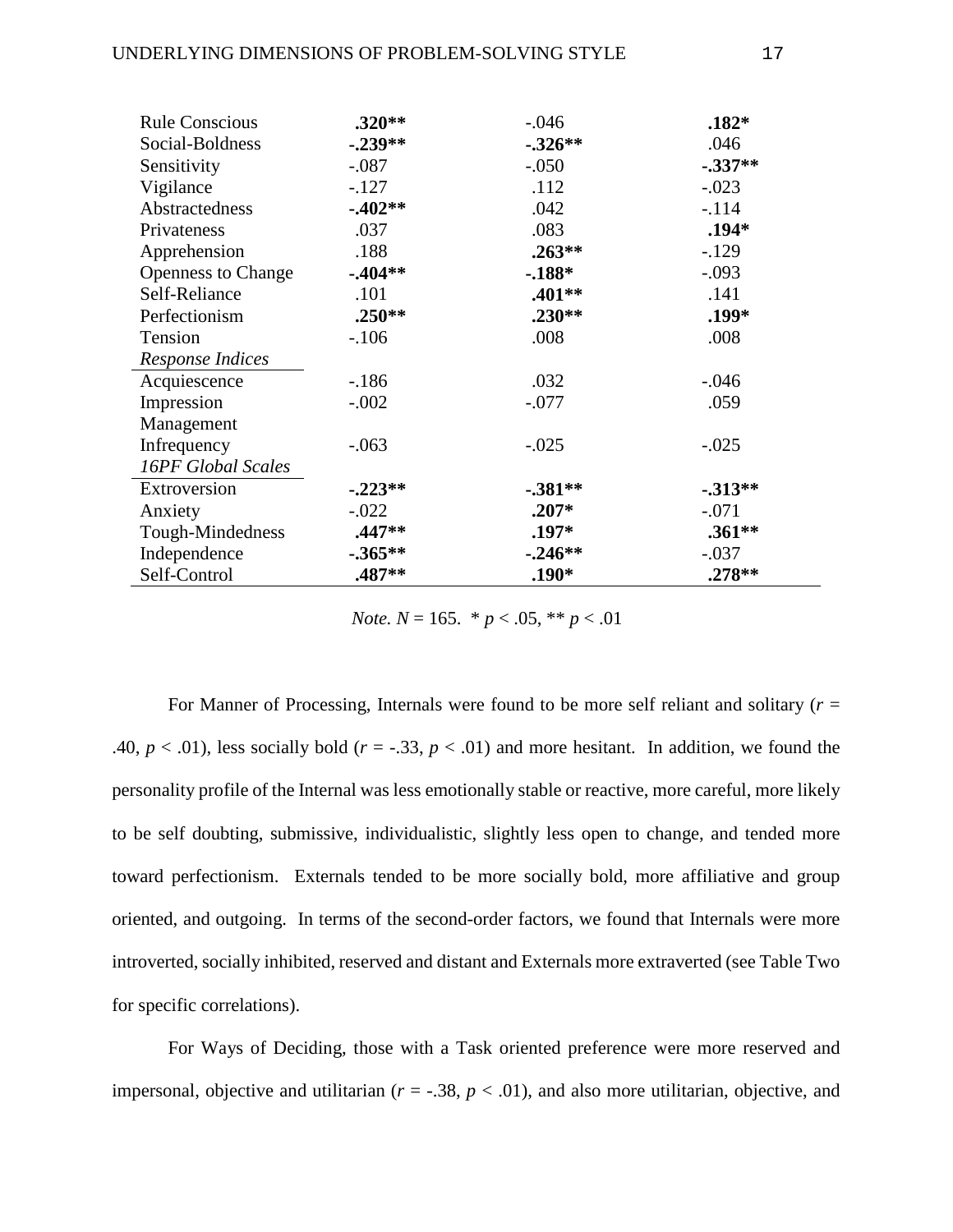tough minded  $(r = .34, p < .01)$  than those with a Person oriented preference. In addition, we found the profile for Task oriented deciders included being less attentive to others and more self-reliant. On the 16PF global scales Task oriented deciders tended to be tough-minded or impersonal  $(r =$ .36,  $p < .01$ ) when making decisions and focused more on practical and grounded solutions. They also tended to be more self-controlled  $(r = .28, p < .01)$ . Person oriented deciders tended to be more warm, attentive to others, and affiliative  $(r = .31, p < .01)$ 

To further examine the ability of personality to predict problem-solving style we conducted regression analysis of the five 16PF global scales against each of the three dimensions of problemsolving style (see Table Four). Self-control ( $\beta = .37$ ,  $SE = .64$ ,  $p < .001$ ), tough mindedness ( $\beta =$ .23, *SE* = .61,  $p < .01$ ), and independence ( $\beta$  = -.20, *SE* = .63,  $p < .01$ ) were the optimum predictor variables for the Orientation to Change dimension. Those with a Developer preference tended to be more practical, solution-oriented and attached to the familiar. They also tended to be more ruleconscious, self-disciplined and cooperative than Explorers. The adjusted  $R^2$  for the model indicated that it accounted for 33.5% of the variance.

The global scale of extraversion was the optimum predictor variable for the Manner of Processing dimension of problem-solving style ( $\beta$  = -.26, *SE* = .45, *p* < .01) indicating that those with an External preference were more likely to be outgoing, lively, venturesome, and grouporiented. The global scale of anxiety approached significance ( $\beta$  = .14, *SE* = .33, *p* < .074), indicating a slight tendency for Externals to be more unsuspecting and self-assured. The adjusted  $R^2$  for the model indicated that it accounted for 16% of the variance.

Table 4: *Regression Analysis Predicting VIEW Dimensions by 16PF Global Scales*

#### 16PF Global Scale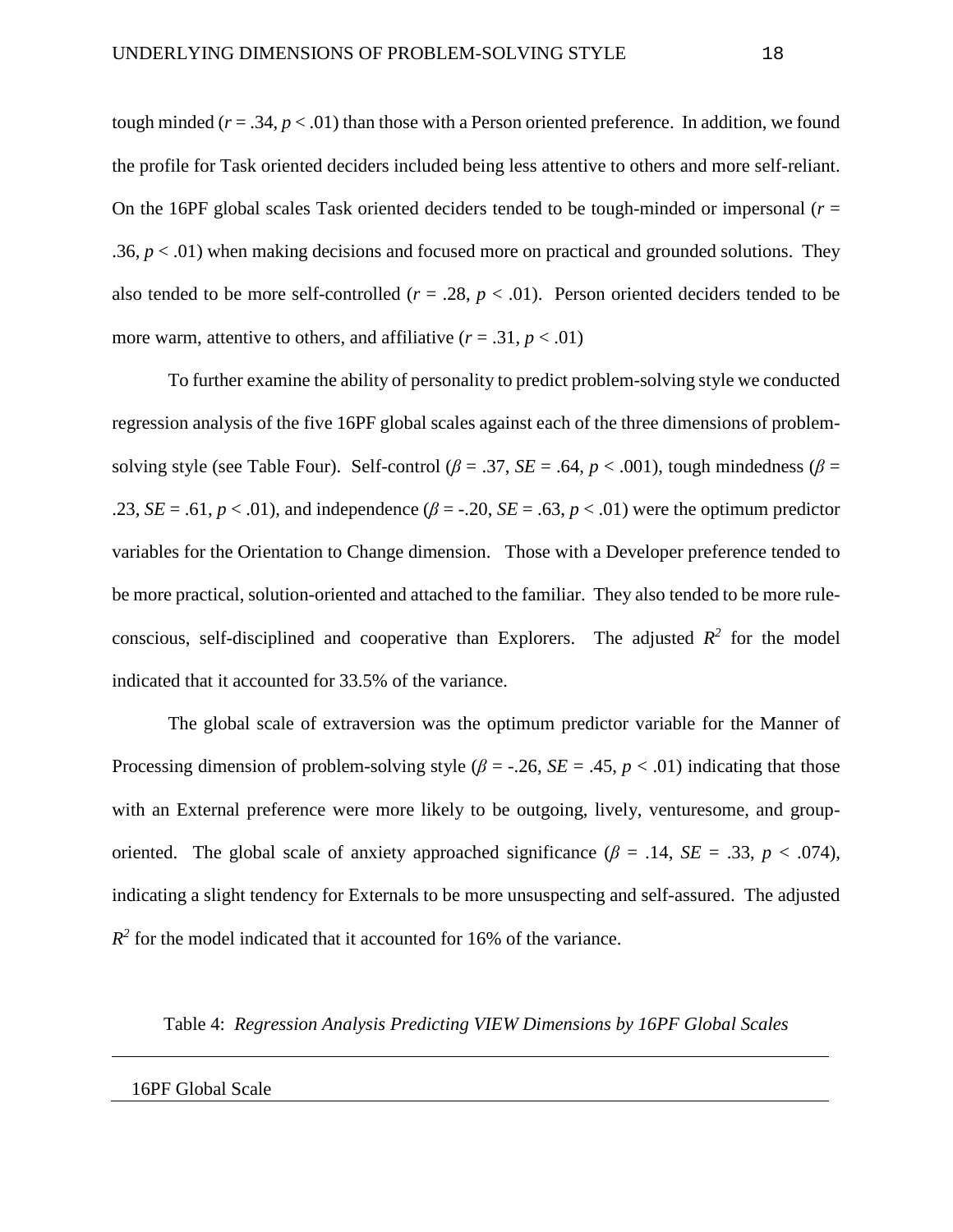|                        | <b>VIEW: Orientation</b> | VIEW: Manner of | VIEW: Ways of |
|------------------------|--------------------------|-----------------|---------------|
|                        | to Change                | Processing      | Deciding      |
| Extroversion           | .02                      | $-.26*$         | $-34**$       |
| Anxiety                | .11                      | .14             | $-.14$        |
| Tough-Mindedness       | $.23*$                   | .05             | $.31***$      |
| Independence           | $-.20^*$                 | $-.11$          | $.24*$        |
| Self-Control           | $.37***$                 | .11             | .12           |
| Model $R^2$ (adjusted) | .34                      | 16              |               |

*Note.*  $N = 165$ . Standardized Beta coefficients are shown.  $p < .01$ , \*\*  $p < .001$ 

The global scales of extraversion ( $\beta$  = -.34, *SE* = .36,  $p < .001$ ) tough-mindedness ( $\beta$  = .31, *SE* = .36, *p* < .001), and independence ( $\beta$  = .24, *SE* = .37, *p* < .01) were significant predictor variables for the Ways of Deciding dimension of problem-solving style. Those with a Taskoriented preference were more likely to be more objective, unsentimental, and solution-focused. They are also more likely to be forceful, assertive, and thick-skinned. The global scale of anxiety approached significance ( $\beta$  = -.14, *SE* = .27,  $p < .071$ ), indicating a slight tendency for Person oriented deciders to be more trusting, patient, and accepting. The adjusted  $R^2$  for the model indicated that it accounted for 22.7% of the variance.

## **Discussion**

The results from this study provided support for the research questions examined, and also produced additional insights into the personality facets that undergird problem-solving style. The personality profiles that emerged for each of the VIEW style dimensions provided preliminary support of the construct validity for problem-solving style as assessed by VIEW.

**Style and Personality.** The research questions focused on the nature and extent of the relationship between problem solving style and personality. The way people prefer to approach problem solving should have some foundations in personality. However, recent criticism of cognitive styles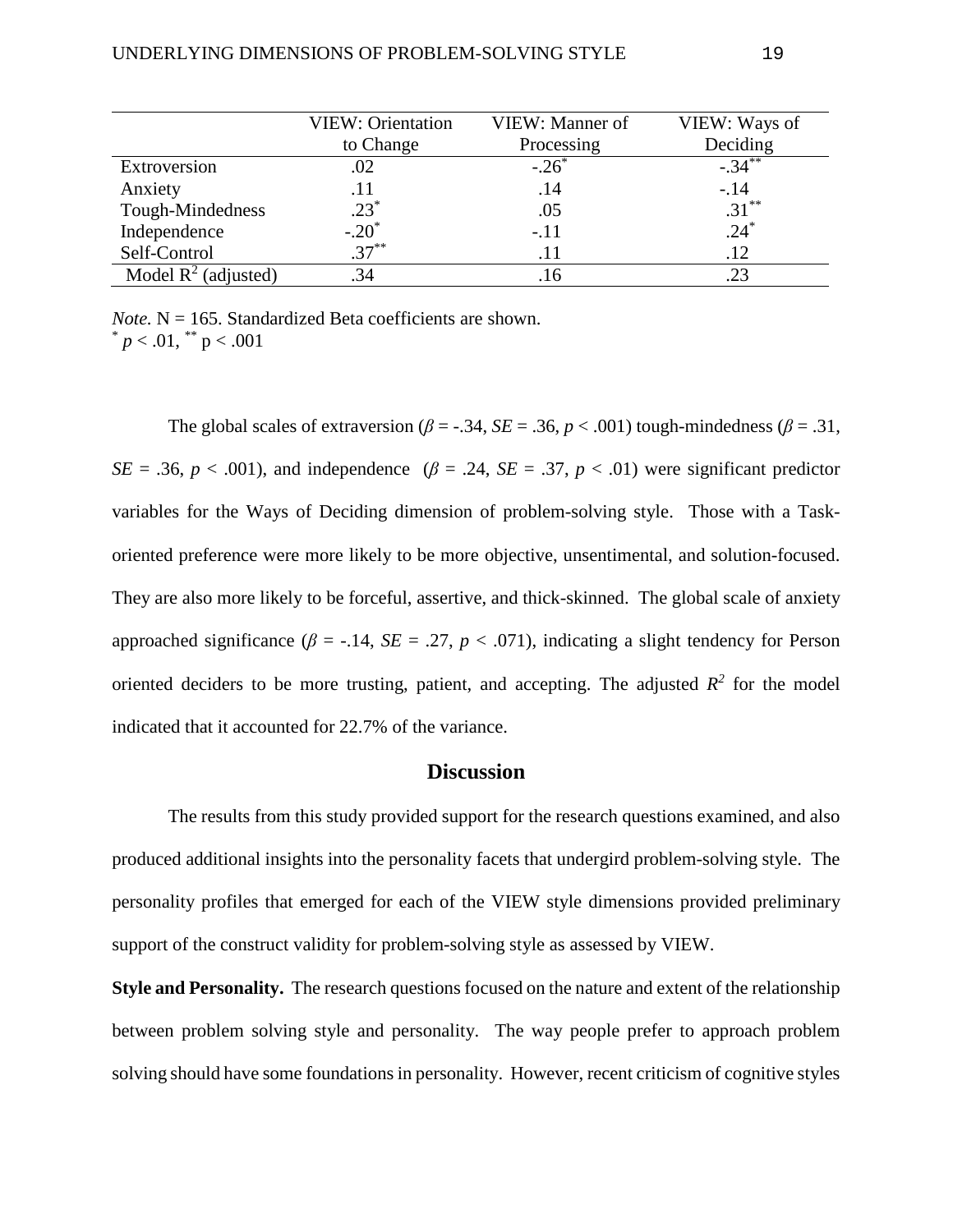has suggested that some of the style constructs are nothing more than personality (von Wittich  $\&$ Antonakis, 2011). Some style constructs may be more trait-like or more strongly related to deeper aspects of personality (Allport, 1931), and others may be closer to general cognitive strategies reflecting preferred ways people think, solve problems, and relate to others (Kozhevnikov, 2007). We expected that problem solving style, assessed by VIEW, would have appropriate, but relatively small or moderate correlations with certain personality factors as measured by the 16PF. Each of VIEW's three dimensions did have personality factors reflecting an appropriate fit to their conceptual definitions. However, in terms of observed overlap between VIEW styles and personality, the correlations were relatively small and indicated a low level of empirical overlap.

Further support for the low level of overlap between personality and problem-solving style was provided by the regression results. The regression analysis using the global facets of personality to predict problem solving style provided consistent personality profiles for their respective style dimensions, but the overall amount of variance accounted for by each of the models was modest. Problem solving style may add additional value in understanding individual differences beyond personality. This is an important issue for those creativity researchers and practitioners who apply style assessments and is deserving of much more additional inquiry.

**Style and Level.** VIEW was designed to be a measure of problem solving style and, in principle, should be independent from cognitive abilities or capacity (Kirton, 2003; Martinsen & Kaufmann, 2000) or level of intellectual function. The 16PF includes fifteen items to assess verbal, numerical, and logical reasoning ability (Factor B). Cattell included this factor as a short proxy for intellectual ability and it does correlate with measures of intelligence and mental ability (Karol & Russell, 2009). This scale is not a replacement for more reliable and full-length measures of mental ability and care must be taken regarding its interpretation.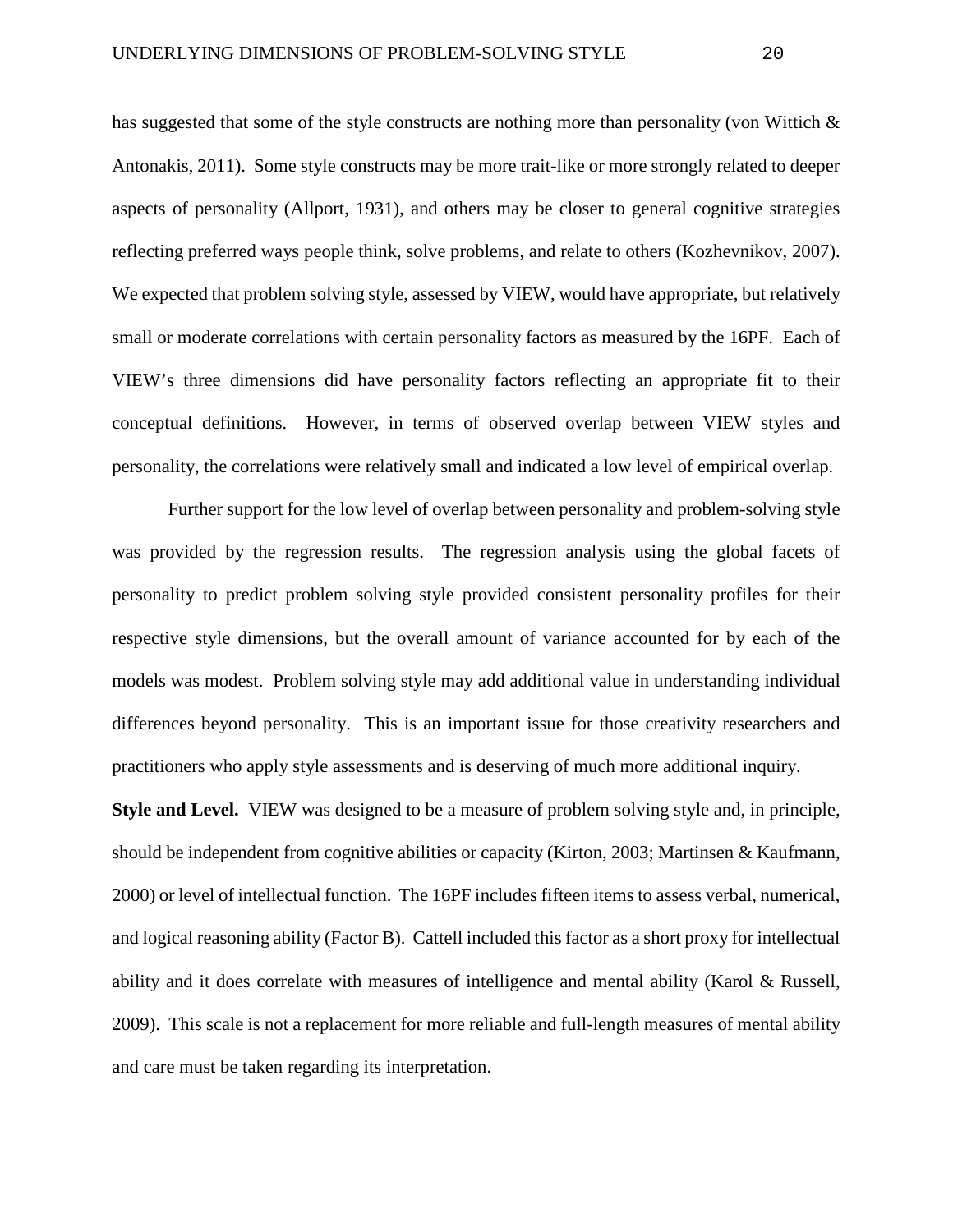Although tangential to the main purpose of this study, we found no significant correlations between the dimensions of VIEW with Factor B, providing support for the independence of cognitive level and style. These results are consistent with earlier findings supporting the independence of problem solving style with other level measures (Houtz & Selby, 2009; Woodel-Johnson, Delcourt, & Treffinger, 2012).

**Creative Style and Process.** This study was confined to the person conceptual space within the classic four P's of creativity (person, process, place, and product). However, this raises an issue regarding the potential relationships between "person" and the creative "process," as this was the main thrust of the Cognitive Style Project (Isaksen, 2004). Indeed, one of the main reasons we see a proliferation of style assessments is the fundamental belief that they make a difference in creative behavior (Armstrong, Cools, & Sadler-Smith, 2012). One important consideration in assessing problem-solving style was the extent to which the measure should be conceptually focused not only on style, but include a specific creative process framework within its scope. We have observed that some relatively recent style measures link their assessment to a specific creative process framework (Basadur, Graen, & Wakabayashi, 1990; Basadur & Basadur, 2011; Puccio, 1999; Puccio, Wheeler, & Cassandro, 2004) implying that style should be conceptually integrated with a particular description of the creative process. The challenge with these approaches is that they may confound measurement, and there is a danger that individuals get the idea that they are only competent in one part of the creative process.

Regardless of their preferred style, problem solvers need to be able to productively approach all stages and aspects of any particular model of the creative process. Some researchers have argued that process should remain distinct from elements of style and level (De Ciantis, & Kirton, 1996; Hayes  $\&$  Allison, 1998). The value of keeping these distinct is that individuals can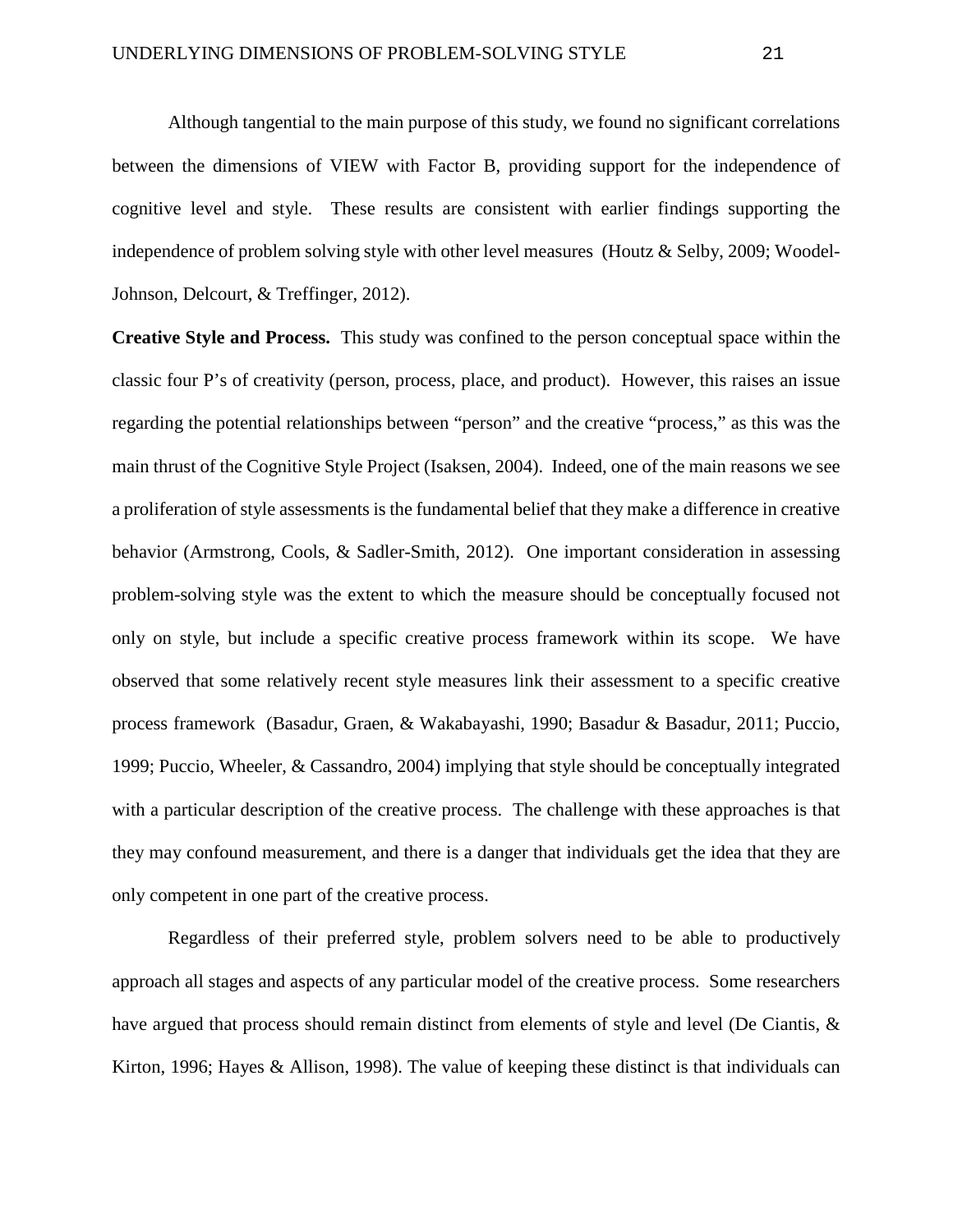and do apply cognitive strategies that are less congenial to their preferred approaches (Dane, Pratt, Baer, & Oldham, 2011; Messick, 1984). This sort of coping behavior may be sustained by motivation and the perception of the importance of the task at hand. The amount of energy an individual puts into this coping behavior could be minimized by learning and applying alternative creative thinking strategies, tools, and techniques. Problem-solving style could be a useful tool for metacognitive monitoring, control, and modification of problem-solving strategies (Flavell, 1979).

Another practical implication of the style-process distinction may apply when individuals must collaborate and work together creatively and cooperatively. When working in groups and teams, it may be possible for problem solving style to play a supportive role in social metacognition (Jost, Kruglanski, & Nelson, 1998; Frith & Frith, 2012). For example, if individuals were aware of their preferences when working together on a creative problem-solving task, they could arrange their work so that the individuals with the appropriate style preferences could take the lead on the elements of the task with the most congenial fit. The potential benefit of this sort of coverage should also be the subject of further research and should be linked with the emerging concept of social metacognition.

**Limitations and Future Research Directions.** This study used a small sample of convenience, so the results will have limited generalizability and should be considered preliminary. Further research regarding the personality underpinnings of problem solving style should be conducted with larger and random samples to improve the generalizability of the findings.

Further, both measures applied in this study were self-report assessments. In order to address the issue of the relative overlap between personality and problem solving style, further research must be conducted utilizing objective and behaviorally dependent outcomes. This would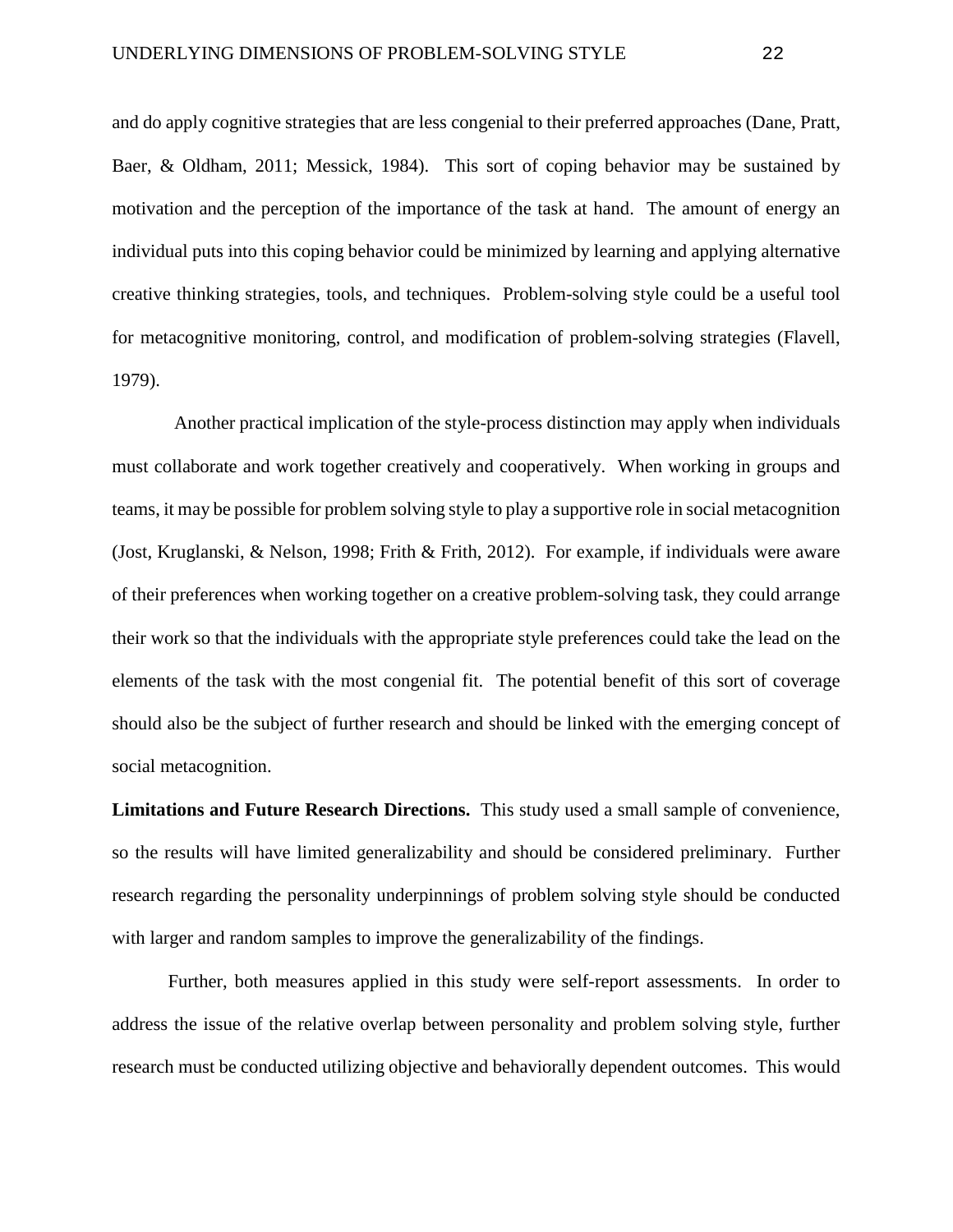allow a more stringent assessment of predictive relationships between personality and style, and comparisons of their ability to predict creative behavior and outcomes. This type of inquiry would be required in order to illustrate that problem-solving style adds predictive value beyond personality characteristics. Future research of this sort may shed some light on how problem solving style may act as a bridge between personality and other cognitive functions related to creativity.

This study used Factor B of the 16PF to address the level-style issue. Further research is needed to more fully examine the level-style distinction, particularly because Factor B is not a replacement for more reliable and full-length measures of mental ability. Future research should apply full-length and reliable assessments of mental ability. Further, specific kinds of creative tasks and challenges may call upon certain specific styles, but the more general abilities like IQ and verbal comprehension should be conceptually and empirically distinct for measures purporting to be pure style assessments.

From a measurement perspective, work must be done to examine the manipulation effects that instructions and item construction may have that influences style's relationship to personality. For example, the KAI instructions require participants to assess "…how easy or difficult do you find it to present yourself, consistently, over a long period as…" Each item begins with the phrase "A person who…" This response set may reflect a tendency for participants to reflect deeply, and scores would likely have a stronger conceptual and empirical link to personality traits. VIEW, on the other hand, asks participants to keep in mind: "When I am solving problems, I am a person who prefers…" This response set is more likely to reflect style preferences closer to creative behavior rather than overlap strongly with personality. We need more research on how the wording of both instructions and items may influence the relationships between style and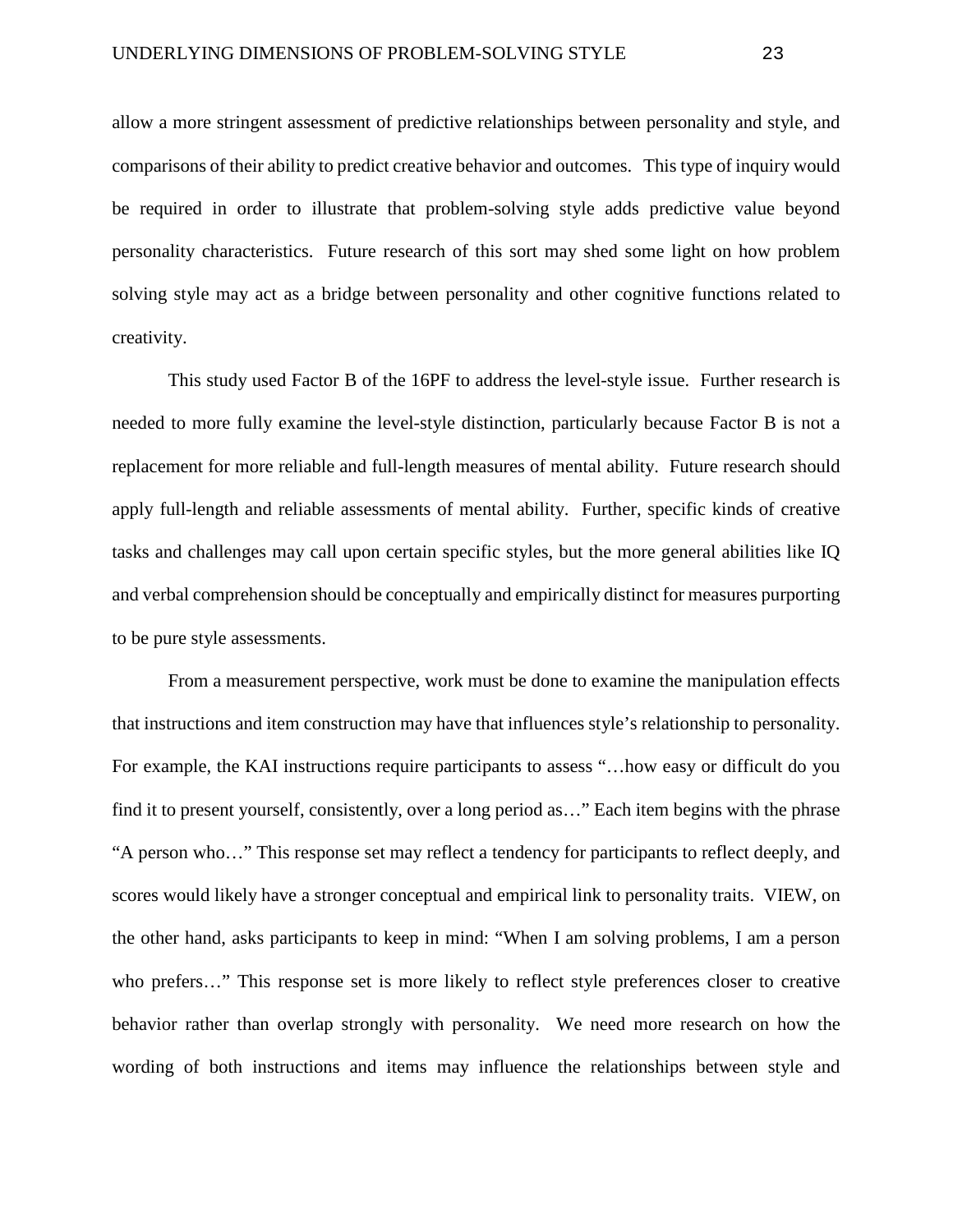personality. This difference in response set and item wording may also account for why von Wittich and Antonakis (2011) found that the KAI lacked incremental validity.

This study provided preliminary evidence regarding the expected kind and degree of relationships between VIEW as an assessment of problem solving style and the 16PF as a measure of personality. Individuals can benefit from understanding and appreciating their problem solving style by recognizing their preferred approach to new, unfamiliar, and complex tasks. They can apply these insights to reduce the costs associated with coping. Teams engaged in creative problem solving can apply problem-solving style to make improved use of their diversity in a value-neutral manner – aimed at productive use of differences. Problem solving style, and VIEW as its measure, has already been applied to improve our understanding of individual differences in establishing an organizational work environment that supports creativity (Isaksen & Aerts, 2011). The problem solving style construct holds promise and potential in helping us take a more inclusive approach to developing and applying creativity.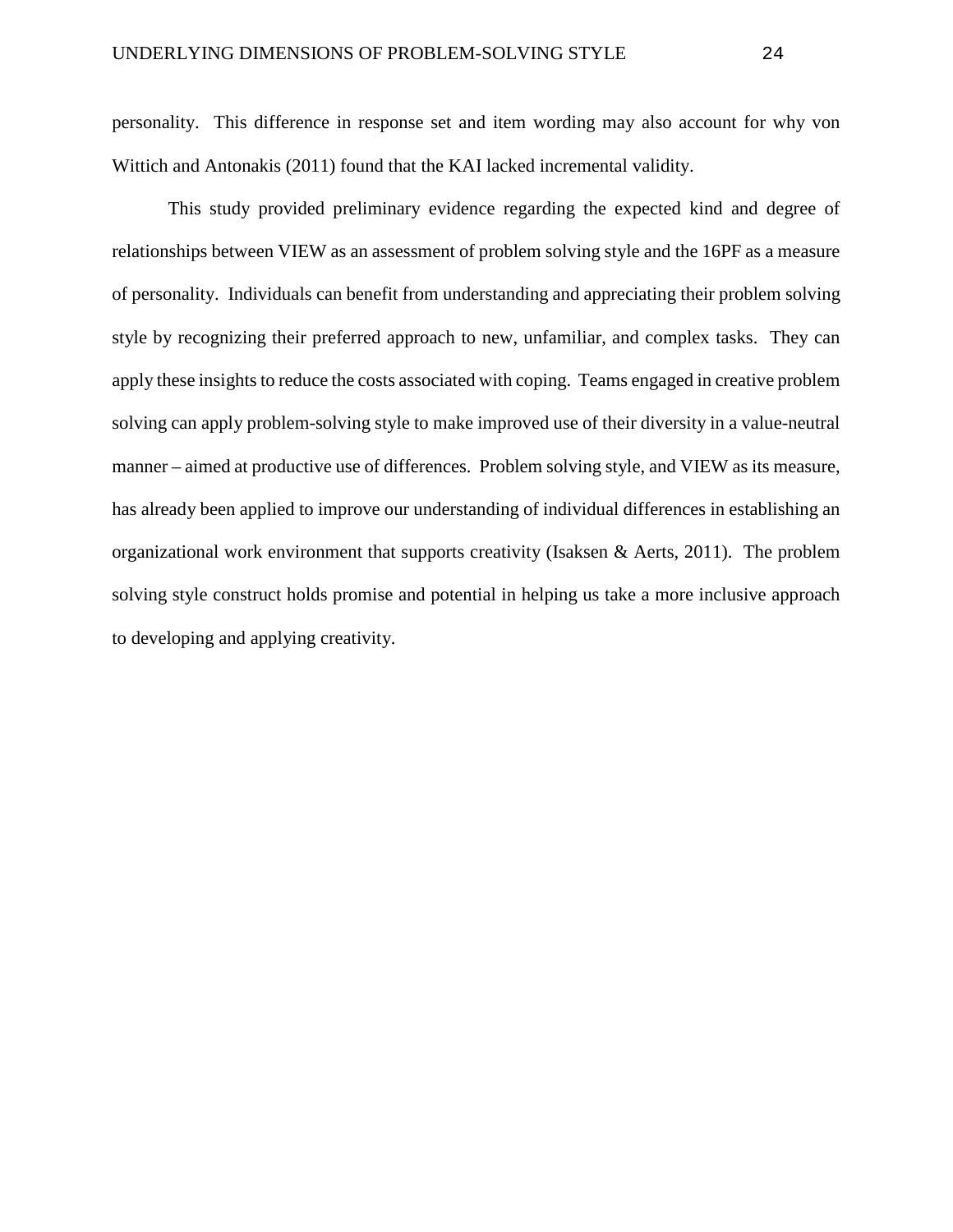### References

- Allport, G. W. (1931). What is a trait of personality? *Journal of Abnormal and Social Psychology, 25,* 368-372.
- Aluja, A., & Blanch, A. (2004). Replicability of first-order 16PF-5 factors: An analysis of three parceling methods. *Personality and Individual Differences, 37,* 667-677.
- Aluja, A., Rossier, J., Garcia, L. F., & Verardi, S. (2005). The 16PF and the NEO PI-R in Spanish and Swiss samples: A cross-cultural comparison. *Journal of Individual Differences, 26,* 53-62.
- Armstrong, S. J., Cools, E., & Sadler-Smith, E. (2012). Role of cognitive styles in business and management: Reviewing 40 years of research. *International Journal of Management Reviews, 14,* 238-262.
- Basadur, M. S., & Basadur, T. (2011). Where are the generators? *Psychology of Aesthetics, Creativity, and the Arts, 5,* 29-42.
- Basadur, M. S., Graen, G. B., & Wakabayashi, M. (1990). Identifying individual differences in creative problem solving style. *Journal of Creative Behavior, 24,* 111–131.
- Breen, D., Selby, E., Zusho, A., & Houtz, J. (2009, January). *Factor structure of VIEW: An assessment of problem solving style.* Abstract presented at the Fourth Annual International VIEW Networking Conference, Sarasota, Florida.
- Cantor, N. (1990). From thought to behavior: "Having" and "doing" in the study of personality and cognition. *American Psychologist, 45,* 735-750.
- Cattell, R. B. (1988). *Handbook for the sixteen personality factor questionnaire (16PF).* Champaign, IL: Institute for Personality and Ability Testing.
- Cattell, H. E. P., & Schuerger, J. M. (2003). *Essentials of 16PF assessment.* New York: John Wiley & Sons.
- Costa, P. T., & McCrae, R. R. (1995). Domains and facets: Hierarchical personality assessment using the revised NEO personality inventory. *Journal of Personality Assessment, 64,* 21-50.
- Costello, T., & Houtz, J. (2005). More on the factor structure of VIEW. *Creative Learning Today, 13* (4), 5.
- Crerar, A. (2010). *Predicting career interests from problem-solving style with high school students.* Unpublished Dissertation, Fordham University Graduate School of Education, New York.
- Dane, E., Pratt, M. G., Baer, M., & Oldham, G. R. (2011). Rational versus intuitive problem solving: How thinking off the beaten path can stimulate creativity. *Psychology of Aesthetics, Creativity, and the Arts, 5,* 3-12.
- De Ciantis, S. M., & Kirton, M. J. (1996). A psychometric reexamination of Kolb's experiential learning cycle construct: A separation of level, style, and process. *Educational and Psychological Measurement, 56,* 809- 820.
- Digman, J. M., & Inouye, J. (1986). Further specification of the five robust factors of personality. *Journal of Personality and Social Psychology, 50,* 116-123.
- Doheny, D., Houtz, J. C., & Selby, E. C. (2008). Teaching styles and problem solving style. *Creative Learning Today, 15* (4), 10-11.
- Drazin, R., Glynn, M. A., & Kazanjian, R. K. (1999). Multilevel theorizing about creativity in organizations: A sense-making perspective. *Academy of Management Review, 24,* 286-307.
- Dunn, R., & Dunn, K. (1978). *Teaching students through their individual learning styles: A practical approach.* Englewood Cliffs, NJ: Prentice-Hall.
- Eysenck, H. J. & Eysenck, S. B. G. (1991). *Manual of the Eysenck Personality Scales (EPS Adult).* London: Hodder & Stoughton.
- Feist, J., & Feist, G. J. (2009). *Theories of personality* (7<sup>th</sup> ed.). New York: McGraw-Hill.
- Feist, G. J., & Barron, F. X. (2003). Predicting creativity from early to late adulthood: Intellect, potential, and personality. *Journal of Research in Personality, 37,* 62-88.
- Flavell, J. H. (1979). Metacognition and cognitive monitoring: A new area of cognitive-developmental inquiry. *American Psychologist, 34,* 906-911.
- Frith, C. D., & Frith, U. (2012). Mechanisms of social cognition. *Annual Review of Psychology, 63,* 287-313.
- Gough, H. G. & Bradley, P. (1996). *California psychological inventory manual (3rd ed.).* Palo Alto, CA: Consulting Psychologists Press.
- Gregorc, A. F. (1985). Matching teaching and learning styles. *Theory into Practice, 23,* 51-55.
- Guilford, J. P. (1986). *Creative talents: Their nature, uses and development.* Buffalo, NY: Bearly Limited.
- Hayes, J. R., & Allison, C. W. (1998). Cognitive style and the theory and practice of individual and collective learning in organizations. *Human Relations, 51,* 847-871.
- Hodgkinson, G. P., & Sadler-Smith, E. (2003). Complex or unitary? A critique and empirical reassessment of the Allison-Hayes cognitive style index. *Journal of Occupational and Organizational Psychology, 76,* 243-268.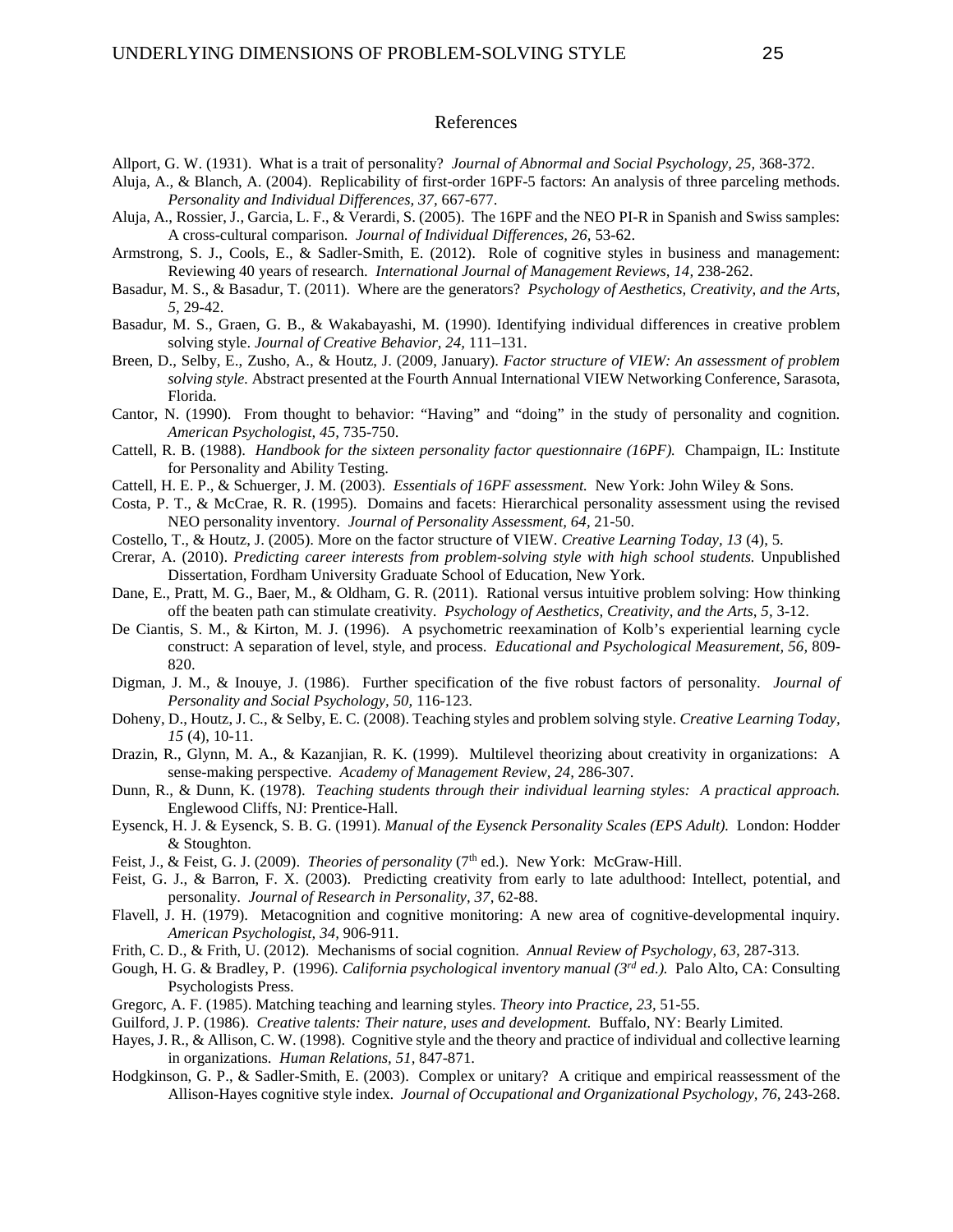- Houtz, J. C., & Selby, E. C. (2009). Problem solving style, creative thinking, and problem solving confidence. *Educational Research Quarterly, 33,* 18-30.
- Houtz, J. C., Matos, H., Park, M. S., Scheinholtz, J., & Selby, E. (2007). Problem solving style and motivational attributions. *Psychological Reports, 101,* 823-830.
- Houtz, J. C., Ponterotto, J. G., Burger, C., & Marino, C. (2010). Problem solving style and multicultural personality dispositions: A study of construct validity. *Psychological Reports, 106,* 927-938.
- Isaksen, S. G. (2004). The progress and potential of the creativity level style distinction: Implications for research and practice. W. Haukedal, & B. Kuvas (Eds.). *Creativity and problem solving in the context of business management* (pp. 40–71). Bergen, Norway: Fagbokforlaget.
- Isaksen, S. G. (2012). *VIEW: A decade of collaboration and continuous improvement.* Orchard Park, NY: The Creative Problem Solving Group, Inc.
- Isaksen, S. G., & Aerts, W. (2011). Linking problem-solving style and creative organizational climate: An exploratory interactionist study. *The International Journal of Creativity and Problem Solving, 21, 7-38.*
- Isaksen, S., De Schryver, L., & Onkelinx, J. (2010). A cross-cultural examination of creative problem solving style: The Dutch translation of VIEW. *The Journal of Creative Behavior, 44*, 19-28.
- Isaksen, S. G., Dorval, K. B., & Treffinger, D. J. (2011). *Creative approaches to problem solving: A framework for innovation and change* (3<sup>rd</sup> ed.). Thousand Oaks, CA: Sage Publishing.
- Jost, J. T., Kruglanski, A. W., & Nelson, T. O. (1998). Social metacognition: An expansionist review. *Personality and Social Psychology Review, 2,* 137-154.
- Jung, C. G. (1923). *Psychological types.* (H. B. Baynes, Trans.). New York: Harcourt, Brace & Company, Inc.
- Karol, D., & Russell, M. (2009). *16PF-fifth edition questionnaire manual.* Champaign, IL: Institute for Personality and Ability Testing.
- Kirton, M. J. (1976). Adaptors and innovators: A description and measure. *Journal of Applied Psychology, 61,* 622- 629.
- Kirton, M. J. (2003). *Adaption-innovation in the context of diversity and change.* London: Routledge.
- Kolb, D. (1981). Learning style inventory: Disciplinary inquiry norms and student learning styles: Diverse pathways for growth. In A. Chickering (Ed.). *The modern American college* (pp. 31-75)*.* San Francisco: Jossey Bass.
- Kozhevnikov, M. (2007). Cognitive styles in the context of modern psychology: Toward an integrated framework of cognitive style. *Psychological Bulletin, 133,* 464-481.
- Kozhevnikov, M., Evans, C., & Kosslyn, S. M. (2014). Cognitive style as environmentally sensitive individual differences in cognition: A modern synthesis and applications in education, business, and management. *Psychological Science in the Public Interest, 15,* 3-33.
- Maghan, M. A. (2008). *Problem solving style and coping strategies.* Unpublished Doctoral Dissertation, Fordham University, New York, NY.
- Maghan, M. & Houtz, J. (2009). Problem solving style and career interests: Can VIEW help? *Creative Learning Today, 17* (1), 5-6.
- Maitlis, S., & Christianson, M. (2014). Sense making in organizations: Taking stock and moving forward. *Academy of Management Annals, 8,* 57-125.
- Martinsen, O., & Kaufmann, G. (1999). Cognitive style and creativity. In M. A. Runco, & S. R. Pritzker (Eds.), *Encyclopedia of creativity – Volume I* (pp. 273-282). New York: Academic Press.
- Martinsen, O., & Kaufmann, G. (2000). The assimilator-explorer cognitive styles and their relationship to affectivemotivational orientation and cognitive performance. In R. Riding & S. Raynor (Eds.). *International perspectives on individual differences,* Vol. I: New developments in cognitive learning styles (pp. 3- 41). London: Ablex.
- Messick, S. (1984). The nature of cognitive styles: Problems and promise in educational practice. *Educational Psychologist, 19,* 59-74.
- Messick, S. (1994). The matter of style: Manifestations of personality in cognition, learning and teaching. *Educational Psychologist, 29,* 121-136.
- Messick, S. (1996). Bridging cognition and personality in education: The role of style in performance and development. *European Journal of Personality, 10,* 353-376.
- Myers, I. B., & McCaulley, M. H. (1985). *Manual: A guide to the development and use of the Myers-Briggs Type Indicator.* Palo Alto, CA: Consulting Psychologists Press, Inc.
- Noller, R. B., & Parnes, S. J. (1972). Applied creativity: The creative studies project. Part III The curriculum. *Journal of Creative Behavior, 6*, 275-293.
- Parnes, S. J., & Noller, R. B. (1972). Applied creativity: The creative studies project. Part II Results of the twoyear program*. Journal of Creative Behavior, 6*, 164-186 (a).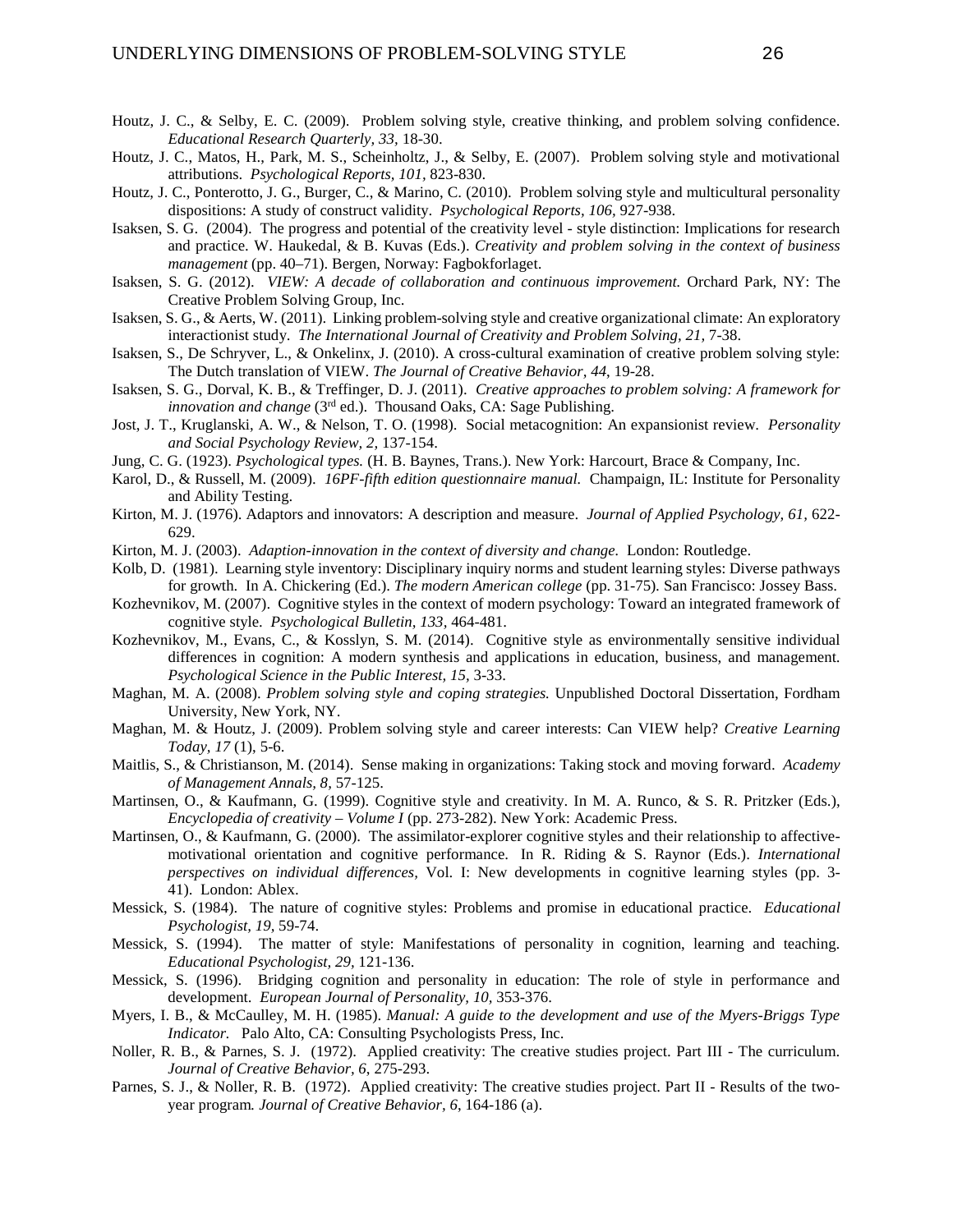- Parnes, S. J., & Noller, R. B. (1973). Applied creativity: The creative studies project. Part IV Personality findings and conclusions*. Journal of Creative Behavior, 7*, 15-36.
- Peterson, E. R., Rayner, S. G., & Armstrong, S. J. (2009). Researching the psychology of cognitive style and learning style: Is there really a future? *Learning and Individual Differences, 19,* 518-523.
- Podsakoff, P. M., MacKenzie, S. B., Lee, Y-J., & Podsakoff, N. P. (2003). Common method biases in behavioral research: A critical review of the literature and recommended remedies. *Journal of Applied Psychology, 88,* 879-903.
- Proestler, N., & Vasquez, S. (October, 2011). *Factor structure of VIEW.* A paper presented at Northeastern Educational Research Association, 42nd Annual Conference, Hartford, CT.
- Puccio, G. P. (1999). Creative problem solving preferences: Their identification and implications. *Creativity and Innovation Management, 8,* 171-178.
- Puccio, G. P., Wheeler, R. A., & Cassandro, V. J. (2004). Reactions to creative problem solving training: Does cognitive style make a difference? *Journal of Creative Behavior, 38,* 192-216.
- Rossier, J., de Stadelhofen, F. M., & Berthoud, S. (2004). The hierarchical structures of the NEO PI-R and the 16 PF5. *European Journal of Psychological Assessment, 20,* 27-38.
- Schraw, G. (2007). Review of VIEW: An assessment of problem solving style. In K. F. Geisinger, R. A. Spies, J. F. Carlson, & B. S. Plake (Eds.), *The seventeenth mental measurements yearbook* (pp. 831-833). Lincoln, NE: Buros Institute of Mental Measurements.
- Selby, E., Shaw, E., & Houtz, J. (2003). Construct validity of VIEW: An assessment of problem solving style. *Creative Learning Today, 12* (3), 4-7.
- Selby, E. C., Treffinger, D. J., & Isaksen, S. G. (2007a). *VIEW: An assessment of problem solving style – Technical Manual* (2<sup>nd</sup> ed.). Sarasota, FL: Center for Creative Learning.
- Selby, E. C., Treffinger, D. J., & Isaksen, S. G. (2007b). *VIEW: Facilitator's Guide* (2nd ed.). Sarasota, FL: Center for Creative Learning.
- Selby, E. C., Treffinger, D. J., & Isaksen, S. G. (2014). *Foundations of VIEW: An assessment of problem solving style.* Orchard Park, NY: The Creative Problem Solving Group, Inc.
- Selby, E. C., Treffinger, D. J., Isaksen, S. G., & Lauer, K. J. (2004). Defining and assessing problem-solving style: Design and development of a new tool. *The Journal of Creative Behavior, 38,* 221-243.
- Shaw, E. J., Selby, E. C., & Houtz, J. C. (2009). Problem solving style and beliefs about teaching, learning, and problem solving. *Creativity Research Journal, 21*, 394-399.
- Sokolowska, J. (2006, April). *Individual differences in dimensions of temperament and problem solving style: Cognitive aspects of behavioral tendencies.* Presented at the annual conference of the American Educational Research Association. San Francisco, CA.
- Staal, M. A. (2007). Review of VIEW: An assessment of problem solving style. In K. F. Geisinger, R. A. Spies, J. F. Carlson, & B. S. Plake (Eds.), *The seventeenth mental measurements yearbook* (pp. 833-836). Lincoln, NE: Buros Institute of Mental Measurements.
- Stead, S. J. (2008). A new VIEW of customers: A case study in using a problem-solving style assessment as a customer profiling tool. In G. J. Puccio, C. Burnett, J. F. Cabra, J. M. Fox, S. Keller-Mathers, M. C. Murdock, & J. A. Yudess (Eds.), *An international conference on creativity and innovation management: Integrating inquiry and action – Conference proceedings book II* (pp. 176-187). Buffalo, NY: International Center for Studies in Creativity.
- Sternberg, R. J., Grigorenko, E. L., & Zhang, L. (2008). Styles of learning and thinking matter in instruction and assessment. *Perspectives on Psychological Science, 3,* 486-506.
- Treffinger, D. J. (2013). *The validity of problem-solving style.* A symposium on individual differences in creativity and problem solving presented at the American Psychological Association Convention, Honolulu, Hawaii.
- Treffinger, D. J., Isaksen, S. G., & Selby, E. C. (2014). *Evidence supporting VIEW: An assessment of problem solving style.* Orchard Park, NY: Creative Problem Solving Group, Inc.
- Treffinger, D. J., Selby, E. C., & Isaksen, S. G. (2008). Understanding individual problem-solving style: A key to learning and applying Creative Problem Solving. *Learning and Individual Differences, 18,* 390-401.
- Vernon, P. E. (1973). Multivariate approaches to the study of cognitive styles. In J. R. Royce (Ed.). *Multivariate analysis and psychological theory* (pp. 125-148). London: Academic Press.
- von Wittich, D., & Antonakis, J. (2011). The KAI cognitive style inventory: Was it personality all along? *Personality and Individual Differences, 50,* 1044-1049.
- Woodel-Johnson, B. L. (2010). *Creativity, learning style, and problem solving style of talented secondary school students.* Unpublished Doctoral Dissertation, Department of Education and Educational Psychology, Western Connecticut State University. Danbury, CT.